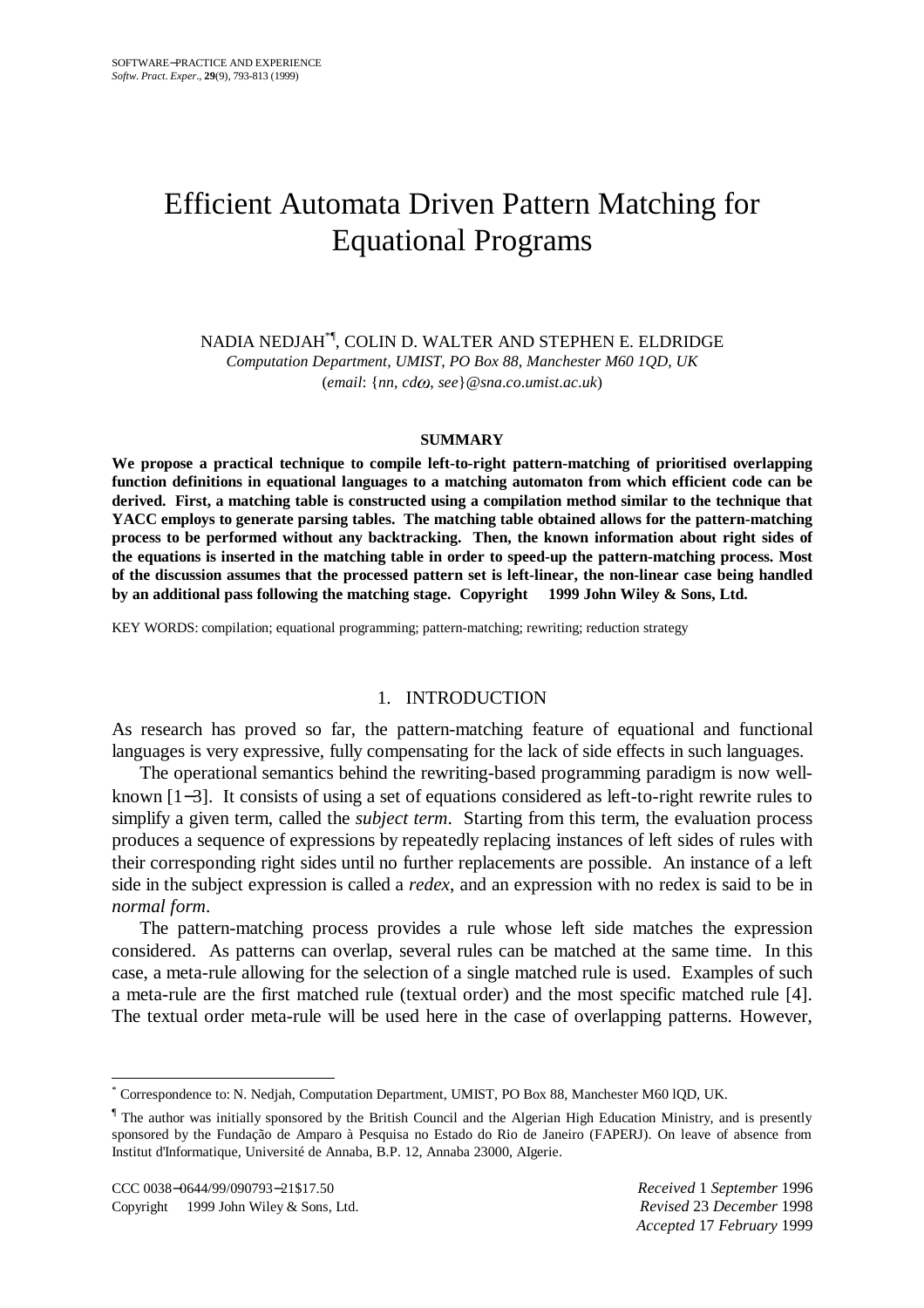the method presented through this paper is easily adapted to any meta-rule which can be established at compile-time.

Usually, the pattern set is pre-processed producing an intermediate representation allowing for the matching process to be performed efficiently. Different kinds of such representations have been studied: conditional constructs, like those in procedural languages, have been exploited for this purpose. Examples include the *if-then-else* construct [5] and the *caseexpression* [6,7]. Another kind of representation consists of a *matching* tree (also called the index tree) [3,8]. Similarly, pattern-matching definitions have been compiled into a finite matching automaton in References [1,9,10,11,12].

Pattern-matching automata have been studied for over a decade. Gräf [9], Maranget [13] and Christian [14] describe matching automata for unambiguous patterns based on left-toright traversal. Gräf [9] adds instances of patterns using a closure operation, so symbol reexamination could be avoided. Maranget [13] describes two techniques to compile lazy pattern-matching. The first technique generates a deterministic matching automaton that is equivalent to that obtained by Gräf [9]. The second technique, however, generates automata with *failures* that allow non-deterministic pattern-matching (i.e. with symbol re-examination). These automata possess a static exception construct that enables some code sharing. functional programming, Augustsson [6] and Wadler [7] describe pattern-matching techniques that are also based on left-to-right traversal, but allow prioritised overlapping patterns. They compile patterns into *CASE* constructs using four compilation rules: the *empty rule*, the *constructor rule*, the *variable rule* and the *mixture rule*. Although the latter methods are practical and economical in terms of space usage, they may re-examine symbols in the input term. In the worst case, these methods can degenerate to the naive method of checking the input term against each pattern individually. In contrast, Christian's [14] and Gräf's [9] methods, together with Maranget's [13] first technique, avoid symbol re-examination at the cost of increasing the space requirements, while Maranget's [13] second technique guarantee that the size the resulting automaton is linear in the size of the patterns. However, one has to bear in mind that the functional approach followed by Wadler [7] and Maranget [13] combines the operations of forcing weak normalisation of the subterm whose the head symbol mismatches the symbol in the pattern and examining the resulting head symbol while in the term rewriting approach followed by Christian [14] and Gräf [9], symbols are examined without forcing any evaluation.

The practical method we shall describe in this paper is similar to a method of automatic generation of parsers [15,16], which has been used for many years to compile imperative languages. Backtracking in the pattern-matching process can consume considerable time as well as space. So, through the matching table generation process, we convert the original pattern set to an equivalent closed pattern set which avoids the need for backtracking. We use a different approach from that described by Gräf [9] to compute the closure of pattern sets. In contrast with his method, we also deal with prioritised overlapping patterns. Furthermore, Gräf [9] does not show how to use the constructed matching automaton in the context of a given rewriting strategy. After the method of generating the matching table is described, we describe how to interpret such a matching table through an abstract rewriting machine. We show that the rewriting machine is simple yet expressive, and any rewriting strategy can be used after minor changes to it. We illustrate this machine using the three most popular strategies namely, leftmost-innermost [17,18], leftmost-outermost [12] and the adaptive strategy [19] used in most lazy functional languages such as Miranda [19], LML [20] and Haskell [21]. The adaptive strategy implements the functional approach described in Reference [7]. Our method, like most others, is restricted to the subclass of left-linear programs for which a variable can occur only once in the left side of an equation.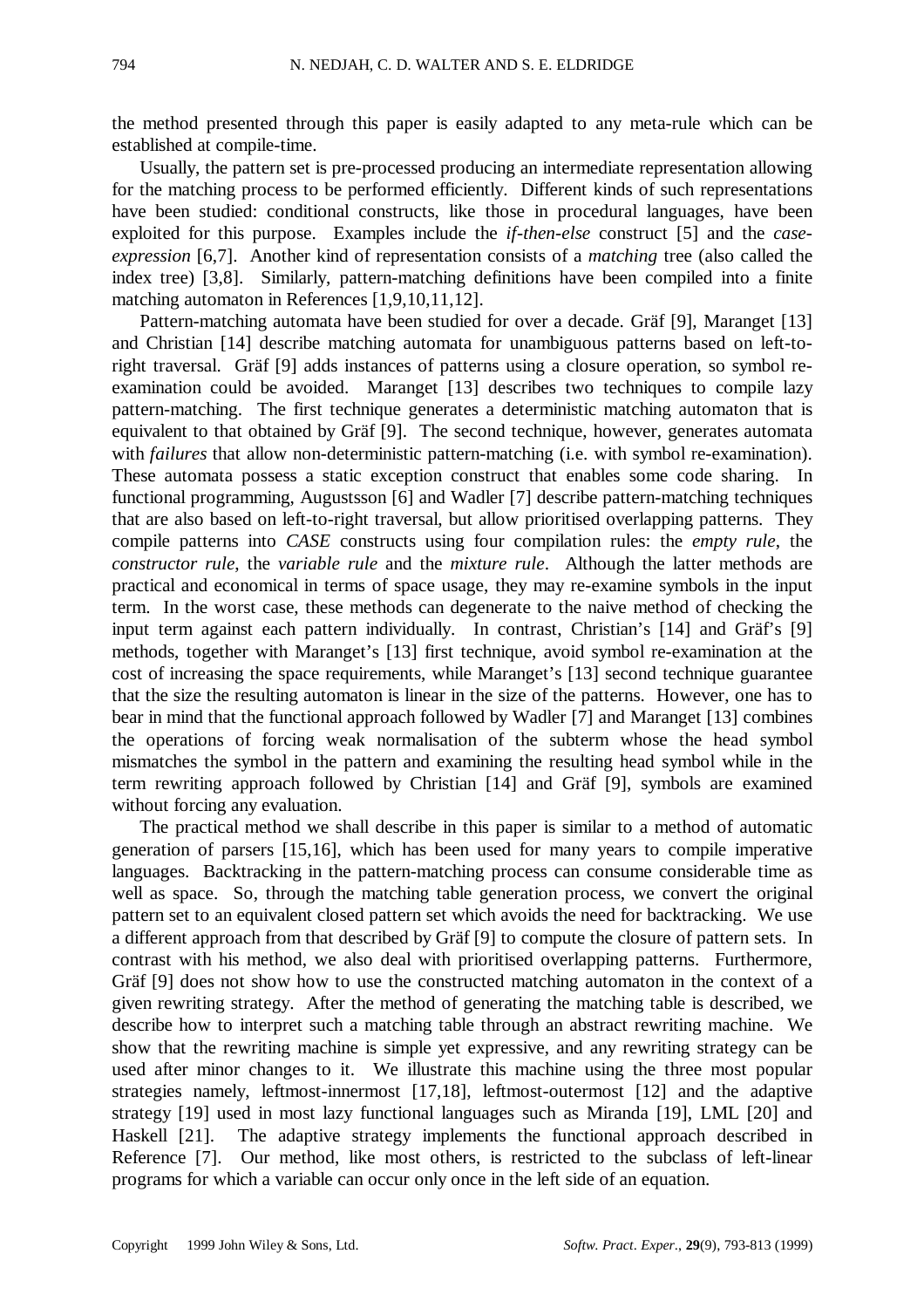Using the technique of partial evaluation [22], Strandh [3] transforms the code generated for equational programs so that the code obtained allows for some matching and rewriting steps to be avoided. Similar work can be found in References [23-25]. Instead, we customise the idea of partial evaluation so it can be used directly on the equational program itself, not on the code generated for it. For the adaptive strategy, it is possible to avoid some matching and rewriting steps if the equation's right sides are analysed at compile-time. The rewriting machine permits this analysis to be done easily, and it generates a new equivalent set of equations which is more efficient. Finally, an evaluation of an implementation of the proposed ideas is provided.

### 2. NOTATION AND DEFINITIONS

**Definition 2.1.** An *equational program* can be defined as a 4-tuple  $EP = \langle F, V, R, T \rangle$  where  $F = \{f, g, h, \ldots\}$  is a set of function symbols,  $V = \{x, y, z, \ldots\}$  is a set of variable symbols and *R*  $= \{ \pi_1 \rightarrow \tau_1, \pi_2 \rightarrow \tau_2, ...\}$  is a set of rewrite rules called the *term rewriting system*, where  $\pi_i$ and  $\tau_i$  are terms, called the *pattern* and *template*, respectively. *T* is the *subject term*, which is the expression to evaluate.

For convenience, in most of the paper, we will consider the patterns to be written from the symbols in  $F \cup \{\omega\}$ , where  $\omega$  is a meta-symbol used whenever the symbol representing a variable does not matter. For a pattern set  $\pi$ , we denote by  $F_{\pi}$  the subset of *F* containing only the function symbols in the patterns of  $\pi$ . A *term* is either a variable, a constant symbol or has the form  $f(\sigma_1, \sigma_2, ..., \sigma_n)$  where each  $\sigma_i$  ( $1 \le i \le n$ ) is itself a term and *n* is the arity of the function symbol *f* denoted by #*f*.The subject term is supposed to be a *ground* term, i.e. a term containing no variable occurrences. Terms are interpreted syntactically as trees labelled with symbols from  $F \cup V$ . An *instance* of a term *t* can be obtained by replacing leaves labelled with variable symbols by other terms. In practice, however, both the subject term and templates are turned into Directed Acyclic Graphs (DAGs) so that common subterms may be shared (represented physically once). This allows for the evaluation of such subterms to be performed at most once during the whole rewriting process.

**Definition 2.2.** A *position* in a term is a path specification which identifies a node in the graph of that term, and therefore both the subterm rooted at that point and the symbol which labels that node. A position is specified here using a list of positive integers. The empty list  $\Lambda$ denotes the graph root, the position *k* denotes the *k*th child of the root, and the position *p*.*k* denotes the *k*th  $(k \ge 1)$  child from the position given by p. The symbol, respectively subterm, rooted at position *p* in a term *t* is denoted by  $t[p]$ , respectively  $t/p$ . A position in a term is *valid* if, and only if, the term has a symbol at that position. So  $\Lambda$  is valid for any term, and a position  $p = q$ .*k* is valid if, and only if, the position *q* is valid, the symbol *f* at *q* is a function symbol and  $k \leq #f$ .

For instance, in the term  $t = f(g(a, h(a, a), b(a, x), c), t[\Lambda]$  denotes the single occurrence of *f*, *t*[2.2] denotes the variable symbol *x*, whereas *t*[2] denotes the symbol *b* while *t*/2 indicates the subterm  $b(a,x)$  and the positions 2.2.1 and 1.3 are not valid. In the following, we will abbreviate terms by removing parentheses and commas. For instance, *t* abbreviates to *fgahaabaac*. This will be unambiguous, since the given function arities (i.e.  $#f = 3, \#g = #h =$  $#b = 2$ ,  $#a = #c = 0$ ) will be kept unchanged throughout all examples. In particular, the arities  $#f = 3$ ,  $\#g = 2$  and  $\#a = 0$  will be used in the running example.

**Definition 2.3.** A pattern set  $\pi$  is overlapping if there is a ground term that is an instance of at least two distinct patterns in  $\pi$ .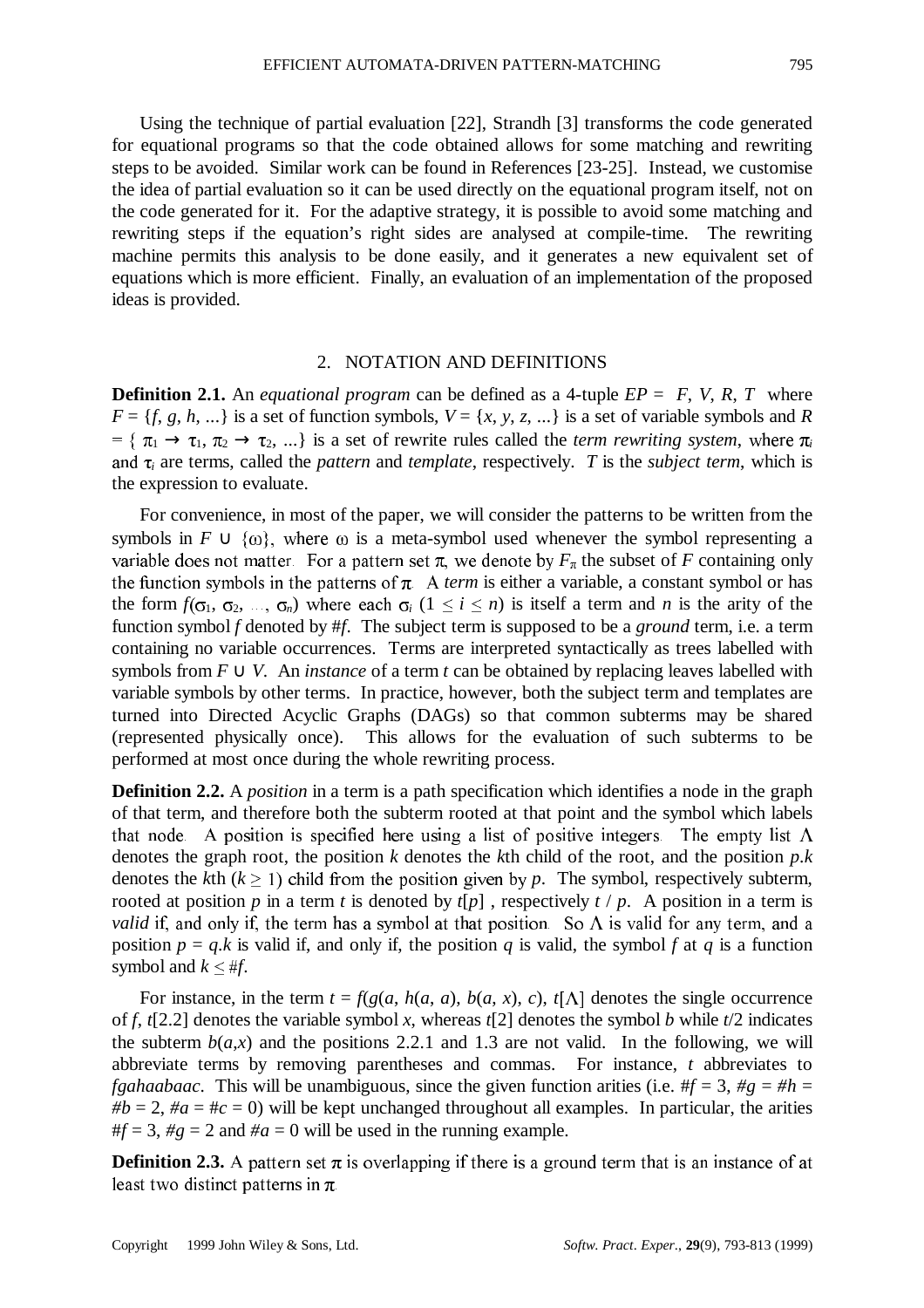For instance, the set  $\pi = \{fa\omega\omega, fa\omega\}$  is an overlapping pattern set because the term *faac* Is an instance of both patterns, whereas the set  $\pi$  and  $\gamma a \omega \omega$ , is an instance of both patterns, whereas the set  $\pi' = \{faw\omega, f\omega\omega\}$  is a non-overlapping

**Definition 2.4.** A pattern set  $\pi$  is *prefix-overlapping* if there is a ground term with a nonempty prefix that is an instance of prefixes of at least two distinct patterns in  $\pi$ .

For instance, the set  $\pi = \{foaa, foaoc\}$  is a non-overlapping pattern set, but it is a prefixoverlapping because the prefix *faa* of the term *faaa* is an instance of both prefixes *foa* and  $f \omega \omega$ .

When overlapping patterns are allowed in equational programming, a meta-rule is needed to decide which rule should be matched when a conflict due to overlapping patterns arises. The meta-rule defines a priority relationship among overlapping patterns. Thus, given a pattern set  $\pi$  and a meta-rule, we can formalise the notion of pattern-matching as follows:

**Definition 2.5.** A term *t matches* a pattern  $\pi_i \in \pi$  if and only if *t* is an instance of  $\pi_i$  and *t* is not an instance of any pattern  $\pi_i \in \pi$  such that the priority of  $\pi_i$  is higher than that of  $\pi_i$ .

**Definition 2.6.** A term  $t_1$  is *more general* than a term  $t_2$  at a given common valid position  $p$  if and only if  $t_1[p] \in V$ ,  $t_2[p] \in F$  and the prefixes of  $t_1$  and  $t_2$  ending immediately before P are the same.

**Definition 2.7.** The *closed pattern set*  $\bar{\pi}$  corresponding to a given pattern set  $\pi$  is the set obtained by applying to  $\pi$  the closure operation defined by Gräf [9] as follows:

For any  $s \in F \cup \{\omega\}$ , let  $\pi/s$  be the set of elements of  $\pi$  starting with s but with the first symbol *s* removed. Define  $\pi_{\omega}$  and  $\pi_{f}, f \in F$  by

$$
\pi_{\omega} = \pi/\omega
$$
  
\n
$$
\pi_{f} = \begin{cases}\n\pi/f \cup \omega^{\#}\pi/\omega & \text{if } \pi/f \neq \varnothing \\
\varnothing & \text{otherwise.} \n\end{cases}
$$

The closure operation is then defined recursively by:

 $\overline{\pi} = \begin{cases} \pi & \text{if } \pi = {\varepsilon} \text{ or } \pi = \varnothing \\ \bigcup_{s \in F + {\varepsilon} \neq 0} s \pi_s & \text{otherwise.} \end{cases}$ ، ••د ∪<br>{@} π *s*∈*F* ∪  $s\pi_s$  otherwise.

Here  $\varepsilon$  is the empty string and  $\omega^{\#}$  is a repetition of #*f* symbols  $\omega$ . The set  $\pi_f$  includes all the patterns in  $\pi$  starting with *f*, but with *f* removed. In addition, while *factorising* a pattern set according to a function symbol *f* (i.e. computing  $\pi_f$ ), the operation above takes account of the components starting with a variable symbol as well; the symbol  $\omega$  is considered as possibly representing a subterm whose root symbol is *f*. Therefore, a new component is added to the set  $\pi_f$ . This component is obtained by replacing  $\omega$  by a sequence of  $\omega$ s whose length is #*f*. This sequence stands for the arguments of *f*.

The closure operation supplies the pattern set with some instances of the original patterns. In effect, if one pattern is more general than another at some position *p* then the pattern with replaced by  $f\omega^{\#f}$  is added. For instance, the prefix-overlapping pattern set  $\pi = {\text{f}}\omega a\omega$ , *forma, forgomagoma*} can be converted to an equivalent closed pattern set  $\pi$  using the closure operation computed as follows:

$$
\overline{\pi} = f \overline{\pi_f} = f \{ \overline{\omega a \omega, \omega \omega a, \omega g \omega \omega g \omega \omega} \}
$$
  
=  $f \omega \{ \overline{a \omega, \omega a, g \omega \omega g \omega \omega} \} = f \omega \overline{P},$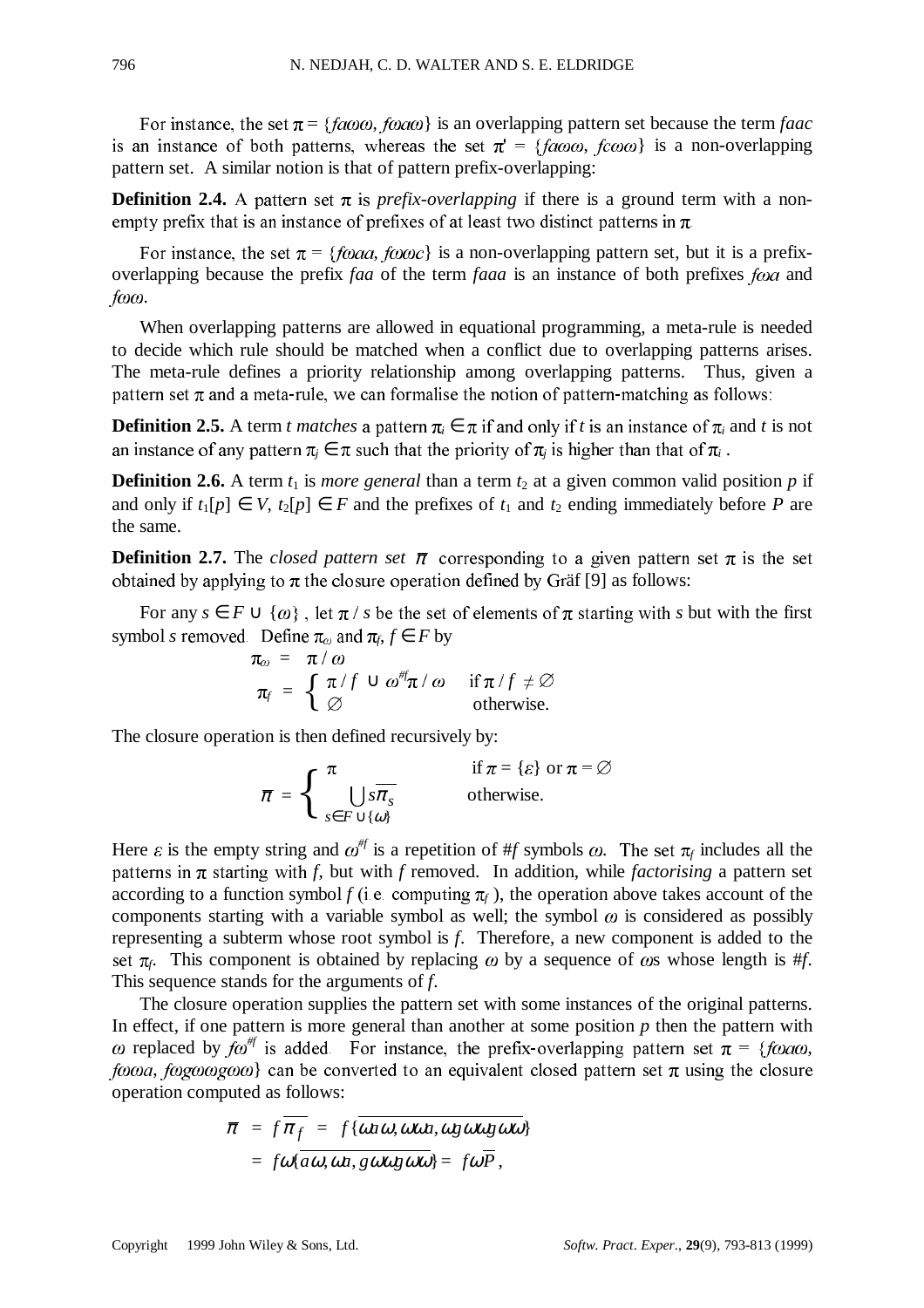where

$$
\overline{P} = a\overline{P_a} \cup \omega \overline{P_\omega} \cup g\overline{P_g}
$$
  
=  $a\{\overline{\omega, a}\} \cup \omega\{\overline{a}\} \cup g\{\overline{\omega\omega g \omega\omega, \omega\omega a}\}$   
=  $\{\overline{a\omega}, a\overline{a}, \omega\overline{a}, g\omega\omega g\omega\omega, g\omega\omega a\}.$ 

Then, the closed pattern set corresponding to  $\pi$  is:

 $\bar{\pi} = \{f \omega aq, f \omega aq, f \omega g \omega \omega q, f \omega g \omega \omega g \omega q, f \omega \omega q\}.$ 

It is clear that the new pattern set accepts the same language as  $\pi$  does, since the added patterns are all instances of the original ones. The closure operation terminates and can be computed incrementally (for full detailed description and formal proofs see Reference [9]).

With closed pattern sets, if a pattern  $\pi_1$  is more general than a pattern  $\pi_2$  at position p, then  $\pi_2[p]$  is checked first. This does not exclude a match for  $\pi_1$  because the closed pattern set does contain a pattern that is  $\pi_1$  with  $\pi_1[p]$  replaced by  $\pi_2[p]\omega^{i\pi_2[p]}$ . Under this assumption, an important property of such closed pattern sets is that they make it possible to determine whether a target term is a redex merely by scanning that term from left-to-right without backtracking over its symbols [9].

Symbol re-examination cannot be avoided in the case of non-closed prefix-overlapping pattern sets whatever the order in which the patterns are provided. For instance, let  $\pi$  be the prefix-overlapping set { $f\cos$ ,  $f\cos\alpha a$ }. Using the textual order meta-rule, the first pattern must be matched first, if possible. Then the term *fcgaaa* cannot be identified as an instance of the second pattern without backtracking to the first occurrence of *c* when the last symbol *a* is encountered. However, the closure  $\bar{\pi}$  = {fcgacoc, fcgacoa, fcgcococ, fcoc, fogacoa} allows matching without backtracking. Then the term will match the second pattern.

## 3. MATCHING TABLE GENERATION

In this section, we describe a different approach to compute the closure of a pattern set  $\pi$  via direct compilation rather than via the sets  $\pi$ <sub>6</sub> as in Reference [9] (see Definition 2.7). We compile pattern sets into matching tables. In general, the pattern-matching compilation technique at the heart of this paper can be thought of as a table-driven method inspired by the LALR method used in YACC [15,16] to generate parsers for LR-languages. In that context, the pattern set to be compiled is considered as the set of right sides of syntactic productions. The left sides of these productions are non-terminals representing the *types* of the patterns, and each variable symbol is a non-terminal for its *type*. Since we are dealing only with untyped systems, there is only one non-terminal. As with YACC [15,16] the compilation process creates a finite automaton, for which we must define the states and the state transition function.

**Definition 3.1.** A *matching item* is a pattern which is split into a prefix and suffix by inserting the *matching dot*  $(\cdot)$  at some point.

In general, for the pattern  $\alpha\beta$  the matching item  $\alpha \cdot \beta$  means that the symbols in the prefix  $\alpha$  have been matched and those in  $\beta$  have not been checked yet. Thus, the matching item  $\beta$ represents the initial state prior to matching the pattern  $\beta$ , whilst the matching item  $\alpha$ . represents the final state after matching the whole pattern  $\alpha$ .

**Definition 3.2.** A set of matching items in which every item has the same prefix before the matching dot is called a *matching set*. The *initial matching set* contains all the matching items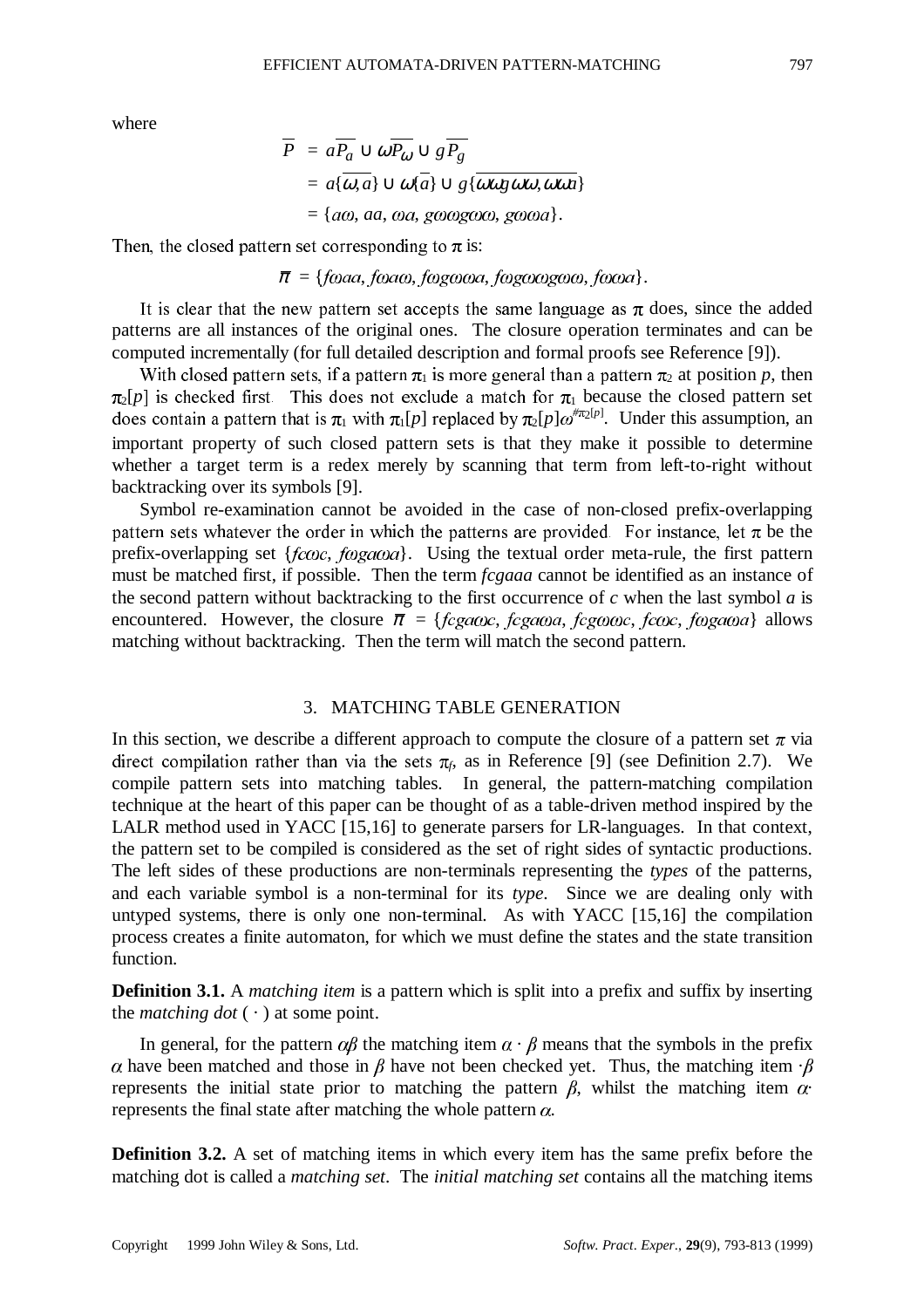$\pi_i$  s.t.  $\pi_i \in \pi$ , whereas matching sets containing items of the form  $\pi_i$ · are *final matching sets*. Note that final matching sets can contain only one matching item.

A pattern set  $\pi$  is compiled into a deterministic finite matching automaton. The states of this matching automaton are computed using the following transition operation  $\delta$ . For each symbol  $s \in F \cup \{\omega\}$  and matching set *I*, a new matching set  $\delta(I, s)$  is defined by

$$
\delta(I,s) = \{ \alpha s \cdot \beta \mid \alpha \cdot s \beta \in I \} \cup \{ \alpha s \cdot f \omega^{\#} \mu \mid \alpha \cdot s \omega \mu \in I \text{ and}
$$
  
for some  $f \in F$  and term  $\mu', \alpha \cdot s \mu' \in I \}$ 

Notice that the presence of the items  $\alpha s \cdot \omega \mu$  together with the items  $\alpha s \cdot \mu'$  in the same matching set creates a non-deterministic situation for a pattern-matcher, since  $\omega$  can be substituted with a term having *f* as head symbol. The items  $\alpha s$  *f* $\omega^{\#} \mu$  are added to remove such non-determinism and avoid backtracking. For instance, let  $\pi = \{f\omega\omega a, f\omega c\}$ , and let *M* be the matching set obtained after accepting the root symbol *f* so  $M = \{f \cdot \omega \omega a, f \cdot \omega c \} \cup \{f \cdot \omega a\}.$ The item  $f \text{-} \cos a$  is added because a target term with the prefix  $f \text{-} \cos a$  match the pattern  $f \text{-} \cos a$ too if the last argument of  $f$  were  $a$  rather than  $c$ . So supplying the instance  $f_{CQ}$  would allow the pattern-matcher to decide deterministically which option to take. Without this new item, the pattern-matcher would need to backtrack to the first argument of *f* if the option offered by *forma* were taken, and a symbol *c* encountered as the last argument of *f* in the target term. Notice that the transition operation thus described implements exactly the main step in the closure operation due to Gräf [9], but replaces his recursive description with a straightforward iterative construction. Therefore, the union of the final pattern sets resulting from the automaton construction procedure coincides with the closure of the initial pattern set.

Each matching set is associated with a state in the matching automaton, namely that accepting the common prefix (before the matching dot) in the given pattern set. The initial state and final states correspond to the initial matching set and final matching sets, respectively. The edges of the finite automaton are traversed according to the current input symbol, namely *s* causes the transition from *I* to  $\delta(I, s)$ . The matching automaton corresponding to  $\pi = {\text{f}}\omega a\omega$ ,  $\omega a$ ,  $\omega b$   $\omega a$ ,  $\omega b$  is given in Figure 1. Transitions corresponding to failure are omitted.

The finite matching automaton corresponding to a given pattern set is represented using a matching table. Matching tables are simple, compact and expressive. Also, they allow a direct access to a given matching state (see Section 5). A matching table is an  $N \times (L + 1)$  matrix of transitions, where *N* is the number of non-final states in the automaton (10 in the example of Figure 1) and *L* is the number of function symbols in  $F_{\pi}$ . The extra column of *N* entries is used for variable occurrences in the patterns, all of which are denoted by  $\omega$ . The distinction between  $\omega$  and the other symbols permits a concise representation of the matching table. This enables the use of matching tables for equational programs with an infinite alphabet.

For a matching state *I* and a symbol  $s \in F_\pi \cup \{\omega\}$ , let  $\delta(I, s) = J$ . Then the matching table entry *MT*[*I*, *s*] is

|                | $accept\text{-}symbolI$ if J is not a final state and $s \in F_{\pi}$ .     |
|----------------|-----------------------------------------------------------------------------|
| $accept-termI$ | if <i>J</i> is not a final state and $s = \omega$ .                         |
| $reduce_r$     | if $J$ is a final state and $r$ is the matched rule (see the next section). |
| fail           | Otherwise, i.e. $J$ is empty.                                               |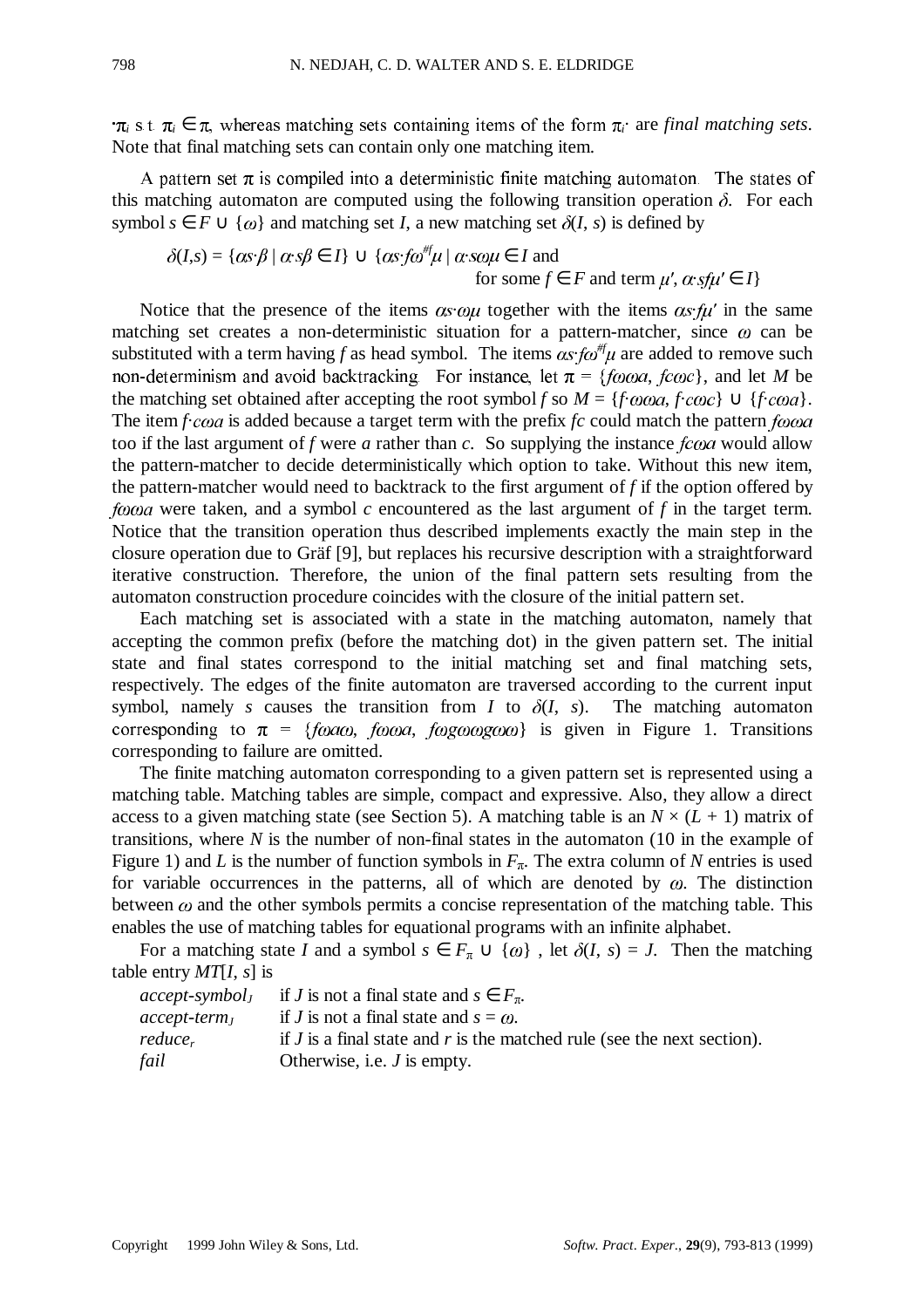

*Figure 1. Pattern-matching automaton for*  $\pi = \{f\omega a\omega, f\omega a\omega, f\omega g\omega a\omega c\omega\}$ 

Here the subscript *J* indicates the next state to enter. *Accept-symbol* and *accept-term* mean that the current input symbol (respectively the current input term) is matched, and the state  $\delta(I, s)$  is entered. *Reduce<sub>r</sub>* means that the rule number *r* has been matched and should be applied, whereas *fail* means matching has failed at the given symbol *s*.

The rules given are used straightforwardly. In all cases, an  $\omega$ -transition is chosen only when the matching table entry for the specific current input symbol is *fail*. So if  $s \in F_\pi$  is the current input symbol and *I* the current state, then action *MT*[*I*, *f*] is performed if it is not a *fail*, and otherwise  $MT[I, \omega]$  is performed. Setting an entry to *reduce<sub>r</sub>* requires solving an additional problem if the matched pattern has been added by the construction process. For original patterns the rule number to use is uniquely defined. However, two or more original patterns could match any added patterns. The selection is made by applying the rule priorities provided to associate a unique rule with each added pattern.

For instance, for the pattern set  $\pi = \{1: \text{foa}\omega, 2: \text{foa}\omega, 3: \text{foa}\omega\omega\}$  of Figure 1, the added patterns  $f<sub>0</sub> a$  and  $f<sub>0</sub> g<sub>0</sub> a$  would be associated respectively with the rule numbers 1 and 2 if the textual order rule were used.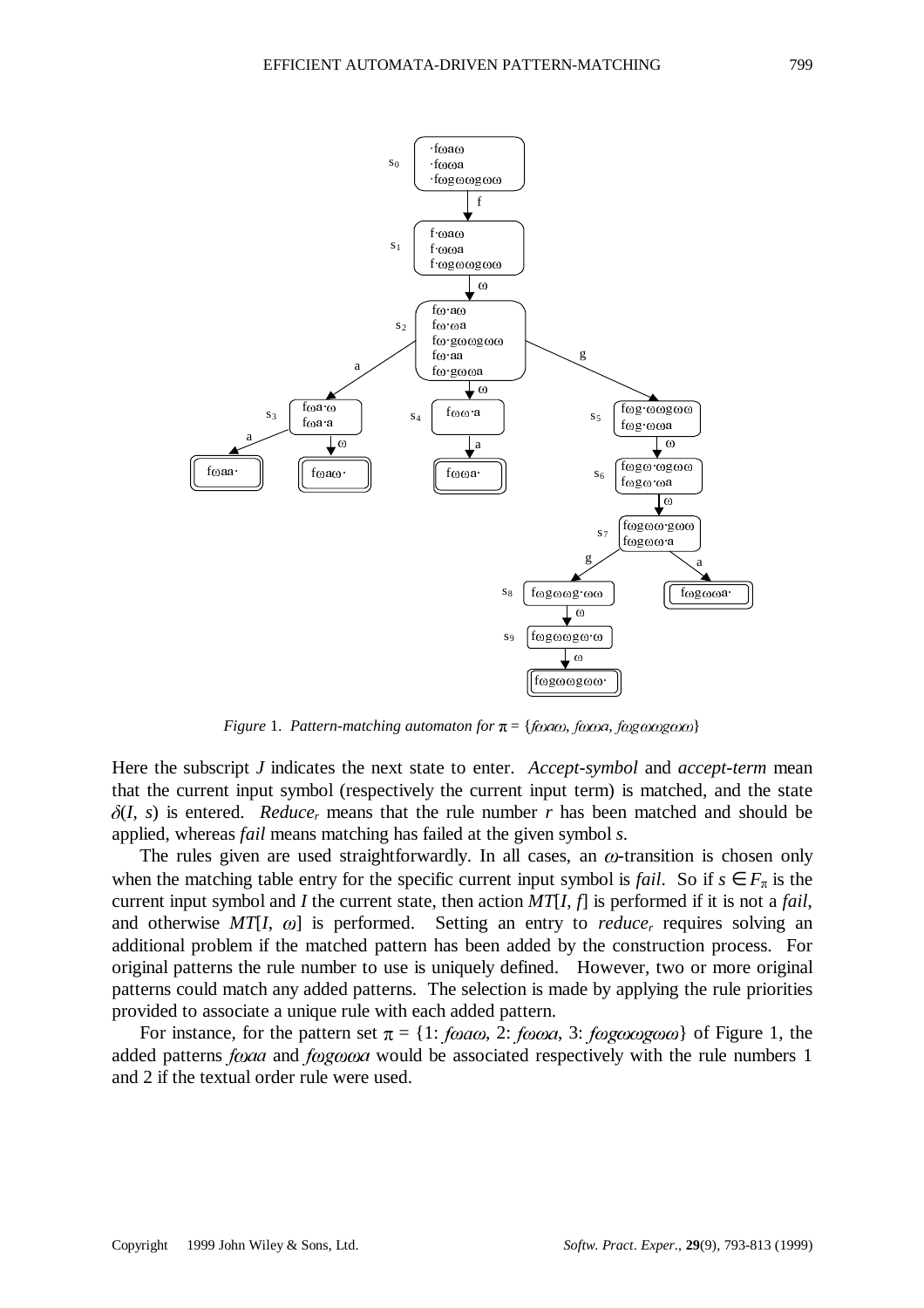|   |                   | a               |                                                                              | ω                        |
|---|-------------------|-----------------|------------------------------------------------------------------------------|--------------------------|
| 0 | $accept-symbol_1$ | fail            | fail                                                                         | fail                     |
|   | fail              |                 |                                                                              | $accept-term2$           |
|   | $^{\prime\prime}$ |                 | $accept\text{-}symbol_3$ accept-symbol <sub>5</sub> accept-term <sub>4</sub> |                          |
|   | "                 | $reduce_1$      | fail                                                                         | $reduce_1$               |
|   | "                 | <i>reduce</i> , |                                                                              | fail                     |
|   | "                 | fail            | "                                                                            | $accept-term6$           |
| 6 | $^{\prime\prime}$ |                 | $^{\prime\prime}$                                                            | $accept-term_7$          |
|   | $^{\prime\prime}$ | <i>reduce</i> , | $accept-symbol_8$                                                            | fail                     |
|   | $^{\prime\prime}$ | fail            | fail                                                                         | accept-term <sub>9</sub> |
| Q | $^{\prime\prime}$ |                 |                                                                              | reduce <sub>3</sub>      |

Table I. Matching table for  $\pi = \{f\omega a\omega, f\omega\omega a, f\omega g\omega\omega g\omega\omega\}$ 

Ambiguity arises for patterns introduced that belong to the overlap of any original patterns. For example, let  $\pi_3$  be the pattern added because pattern  $\pi_1$  is more general than pattern  $\pi_2$  at a given position p. Recall that  $\pi_3$  is obtained from  $\pi_1$  by replacing the subterm  $\pi_1[p] = \omega$  by a term of which the subterm  $\pi_2[p]$  is an instance. Thus,  $\pi_3$  is an instance of  $\pi_1$ . Normally,  $\pi_3$  will fail to overlap with  $\pi_2$ , and so the rule for  $\pi_1$  will also be associated with  $\pi_3$ . However, if  $\pi_1$  and  $\pi_2$  overlap,  $\pi_3$  may also be an instance of  $\pi_2$ . Therefore, the template associated with either  $\pi_1$  or  $\pi_2$  could be selected to rewrite the subexpression being evaluated. The use of the given meta-rule allows for the selection of such a template. This is performed at compile-time by associating the prescribed rule number among those corresponding to  $\pi_1$  and  $\pi$ , to the added pattern  $\pi$ .

The matching table corresponding to the pattern set  $\pi$  of Figure 1 is shown in Table I. It corresponds to the finite automaton of that figure. For convenience, the states/matching sets have been numbered as before. Notice that rows representing final states do not exist in the matching table. The decision to reduce the target expression using the matched rewriting rule is anticipated in the state leading to the corresponding final state. This allows for the reduction of the matching table by *r* rows, where the number *r* of final states is also the number of patterns in the closure of the original pattern set.

# 4. REWRITING MACHINE APPLICATION

In this section, we show how the matching table constructed so far can be used in rewriting. This detail was not covered by Gräf [9] for his associated finite automaton. We illustrate the rewriting process using the three most popular reduction strategies, namely leftmostinnermost, which is used for strict functional languages such as HOPE [17], and ML [18] leftmostoutermost [12], and the *adaptive* strategy which is used in most lazy functional languages such as LML [20], Haskell [21] and Miranda [19]. The last strategy is sometimes called 'top-tobottom left-to-right lazy strategy' [4], and is defined after the next example.

Consider the prioritised equational program, which has the following set of rewrite rules with the subject term  $t = f(c, f(a, a, a), a)$ :

$$
f(x, a, y) \rightarrow y \quad (r_1)
$$
  

$$
f(x, y, a) \rightarrow a \quad (r_2)
$$
  

$$
c \rightarrow c \quad (r_3)
$$

Closure would add the pattern  $f(x, a, a)$  which overlaps both left sides. Then assuming a textual order meta-rule,  $f(x, a, a)$  would be associated with  $r_1$ . The leftmost-outermost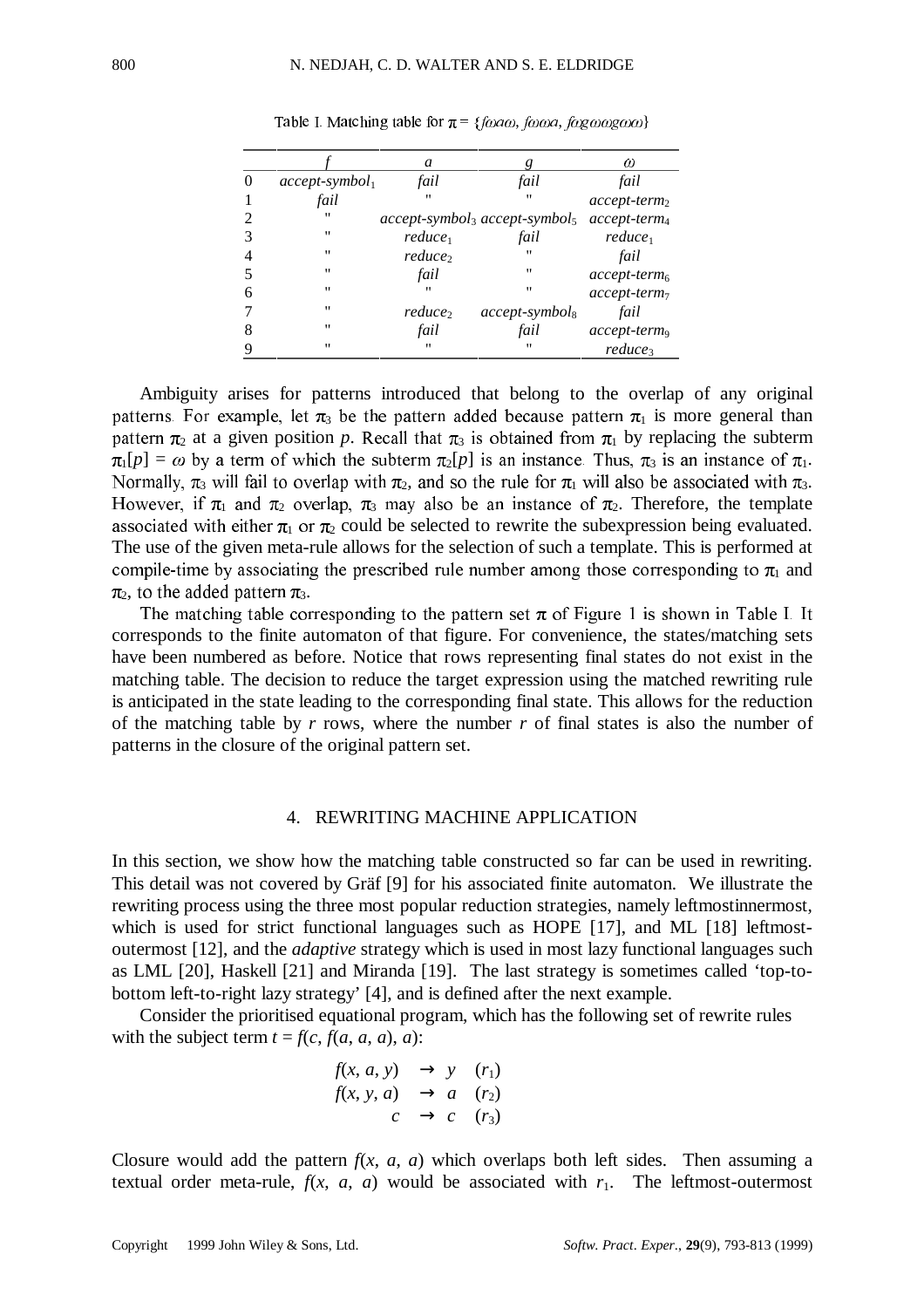strategy would reduce *t* using *r*2, and *a* would be the normal form obtained whilst the leftmostinnermost (or *applicative*) strategy would result in an infinite computation, since it would cause the repeated reduction of *c*. Arguably, the reduction sequence that best captures the semantics [19] of the prioritised system above is as follows. Contracted redexes are underlined:

$$
f(c, \underline{f(a, a, a)}, a) \xrightarrow{r_2} f(c, a, a) \xrightarrow{r_1} a
$$

This strategy, which we will call the *adaptive* strategy, selects the leftmost-outermost redex after reducing the arguments needed to normal form. That is, if during pattern-matching the root symbol of a subterm fails to match a function symbol *f* in the pattern, then the subterm is evaluated before re-attempting the match. If the root symbol of the normal form of the subterm is different from *f*, the matching of that pattern fails and the next pattern is tried.

In some cases, the adaptive strategy terminates when the leftmost-outermost strategy does not. For instance, consider the rewriting system  $\{f(x, a, y) \to a, g(x, y) \to a, c \to c\}$ . The evaluation of the term  $f(c, g(a, a), c)$  using the leftmost-outermost strategy fails to terminate, since it would try to rewrite the subterm *c* that represents the outermost-leftmost redex. However, the adaptive strategy would try to match the pattern of the first rule by rewriting the second argument of *f* to *a*. It does this, and hence succeeds in rewriting  $f(c, g(a, a), c)$  to *a*. The adaptive strategy requires equational programs to follow the *constructor discipline* [26]. This can be formalised as follows:

**Definition 4.1.** A function symbol is a *constructor* for the pattern set  $\pi$  if it does not appear at the root of any pattern in  $\pi$ .

**Definition 4.2.** Let *R* be a term rewriting system, and suppose every symbol position in a pattern of *R*, other than the first, is a constructor symbol for the set of patterns of *R*. Then *R* is called a *constructor* system.

For instance, consider the term rewriting system (*E*) that follows. The initial symbols *f*, *g* and *h* are not constructors, whereas the symbols *a* and *b* are. Therefore, (*E*) is a constructor system.

| 1. $f(x, a, y)$ | $= a$                                                          | 4. $g(x, a)$           | $= x$       |
|-----------------|----------------------------------------------------------------|------------------------|-------------|
| 2. $f(x, y, a)$ | $= a$                                                          | 5. $h(b(x, a), a) = a$ |             |
|                 | 3. $f(x, b(s, y), b(t, z)) = h(b(y, a), g(x, a))$ 6. $h(x, a)$ |                        | $= g(a, x)$ |

The constructor discipline entails almost no loss of generality, since the majority of equational programs observes this discipline [12] and the majority of those that do not, can be syntactically transformed so as to follow it [26,27]. For the remainder of this paper, we assume, in common with most researchers in the area, that the term rewriting system is a constructor system.

The pattern-matching process is incorporated into a simple abstract rewriting machine represented by the 5-tuple  $RM = \langle I, P, MT, R, T \rangle$ , which will be used to rewrite the term *T* to its normal form. *I* is the current matching state which corresponds to a row index in the matching table *MT*. *R* represents the root position of the subterm in *T* currently being matched. *P* is the current position the matching process has reached in the subterm  $T[R]$ .

Now, let  $\langle I, P, MT, R, T \rangle$  be the current state of RM. Then its next state is determined according to the reduction strategy used,  $MT[I, T[R.P]]$  and  $MT[I, \omega]$ . Possible state transition rules for the abstract machine using the leftmost-innermost and leftmost-outermost strategies are described in Figures 2 and 3 respectively. The transition rule of Figure 2 uses the adaptive strategy. In each of these three figures, *MatchingAction* represents the matching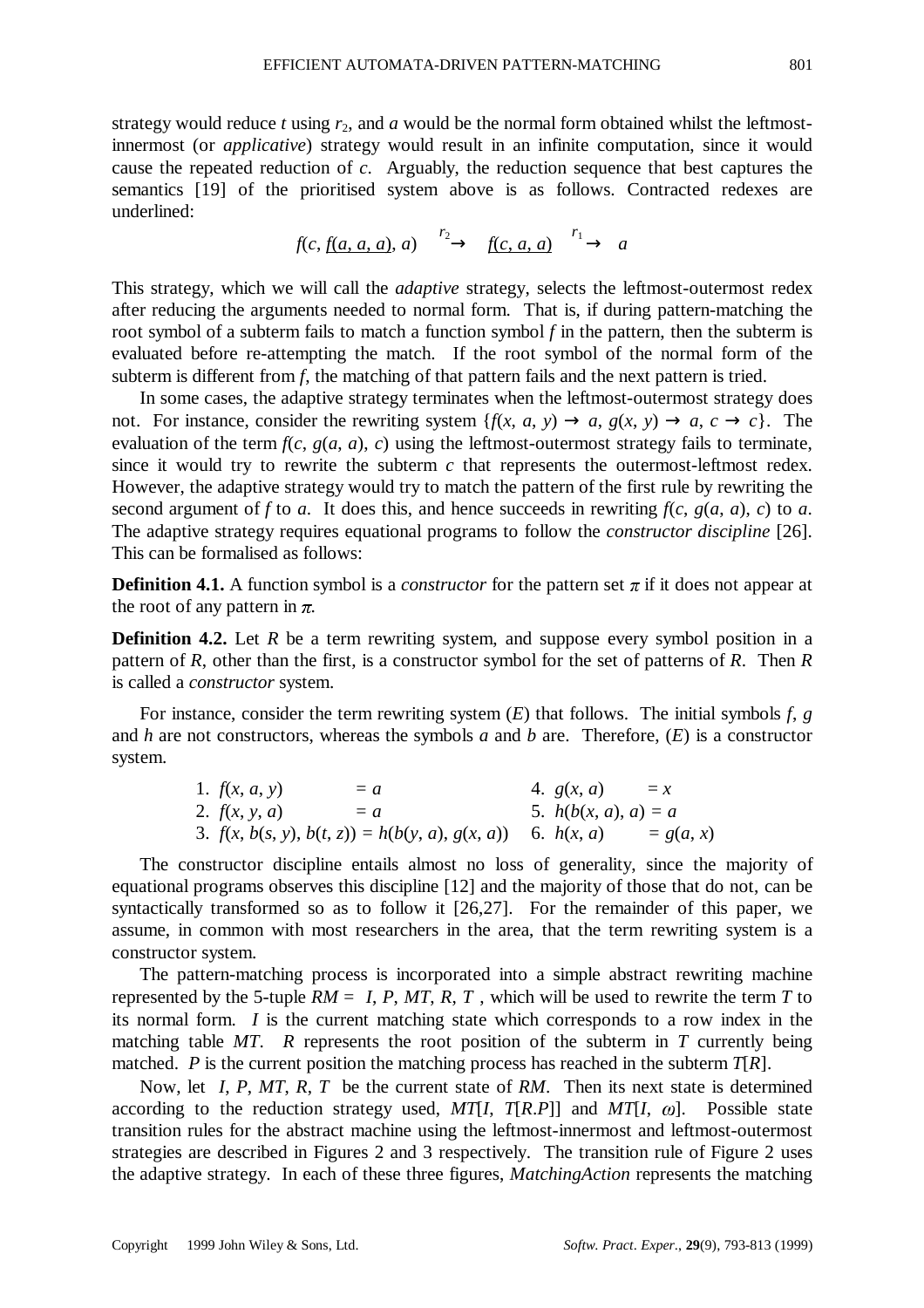action to be performed. This is either *MT*[*I*, *T*[*R*.*P*]] or *fail*, depending on whether or not the symbol *T*[*R*.*P*] is a function symbol that actually appears in a pattern.

| $\langle I, P, MT, R, T \rangle \rightarrow$ |                                                                |                                                                                                               |
|----------------------------------------------|----------------------------------------------------------------|---------------------------------------------------------------------------------------------------------------|
| <b>Case</b> Matching Action of               |                                                                |                                                                                                               |
|                                              |                                                                | accept-symbol <sub>J</sub> : If $U = \{i \mid 1 \le i \le #T[R.P], \neg IsNormal(P.i) \} \neq \emptyset$ then |
|                                              | For $i \in U$ do <i>Normalise</i> (T/R.P. <i>i</i> )           |                                                                                                               |
|                                              | else $\langle J, Next(P), MT, R, t \rangle$ ;                  |                                                                                                               |
| reduce <sub>r</sub> :                        | $\langle 0, \Lambda, MT, \Lambda, Apply Rule_r(T, R) \rangle;$ |                                                                                                               |
| fail:                                        | Case MT[I, $\omega$ ] of                                       |                                                                                                               |
|                                              | $accept-term_1$ :                                              | $\langle J, NextArg(P), MT, R, T \rangle;$                                                                    |
|                                              | reduce <sub>r</sub> :                                          | $\langle 0, \Lambda, MT, \Lambda, Apply Rule_r(T, R) \rangle;$                                                |
|                                              | fail:                                                          | If <i>Next</i> ( <i>R</i> ) Defined then $\langle 0, \Lambda, MT, Next(R), T \rangle$                         |
|                                              |                                                                | else <i>MarkAsNormal</i> (T);                                                                                 |
|                                              | End                                                            |                                                                                                               |

**End**

**Where** *MatchingAction* = **If**  $T[R.P] \in F_{\pi}$  **then** MT[I,  $T[R.P]$ ] **else** fail

*Figure* 2. *State transition rule for innermost-leftmost strategy*

All of these strategies require each subterm of *T* to be marked initially as not normal (i.e. not known to be in normal form). The normal form of a given term *T* is obtained by applying the appropriate state transition rule repeatedly until the root of *T* is marked as normal. Such an iteration sequence will be called *Normalise*(*T*). It starts in the initial state  $\langle 0, \Lambda, MT, \Lambda, T \rangle$ , with all the nodes in the graph of *T* marked as not normal.

| $\langle I, P, MT, R, T \rangle \rightarrow$ |                                                                       |                                                                             |
|----------------------------------------------|-----------------------------------------------------------------------|-----------------------------------------------------------------------------|
| <b>Case</b> Matching Action of               |                                                                       |                                                                             |
|                                              | accept-symbol <sub>J</sub> : $\langle J, Next(P), MT, R, T \rangle$ ; |                                                                             |
| reduce <sub>r</sub> :                        | $\langle 0, \Lambda, MT, \Lambda, Apply Rule_r(T, R) \rangle;$        |                                                                             |
| fail:                                        | Case MT[I, $\omega$ ] of                                              |                                                                             |
|                                              | $accept-term_J$ :                                                     | $\langle J, NextArg(P), MT, R, T \rangle;$                                  |
|                                              | reduce <sub>r</sub> :                                                 | $\langle 0, \Lambda, MT, \Lambda, Apply Rule_r(T, R) \rangle;$              |
|                                              | fail:                                                                 | If <i>Next(R)</i> Defined then $\langle 0, \Lambda, MT, Next(R), T \rangle$ |
|                                              |                                                                       | else $MarkAsNormal(T)$ ;                                                    |
|                                              | End                                                                   |                                                                             |

**End**

**Where** *MatchingAction* = **If**  $T[R.P] \in F_{\pi}$  **then** MT[I,  $T[R.P]]$  **else** fail

*Figure* 3. *State transition rule for leftmost-outermost strategy*

The function *Next*(*P*) returns the position of the symbol after that at position *P* in the term *T* whereas *NextArg*(*P*) returns the position of the next argument (i.e. the next sibling in that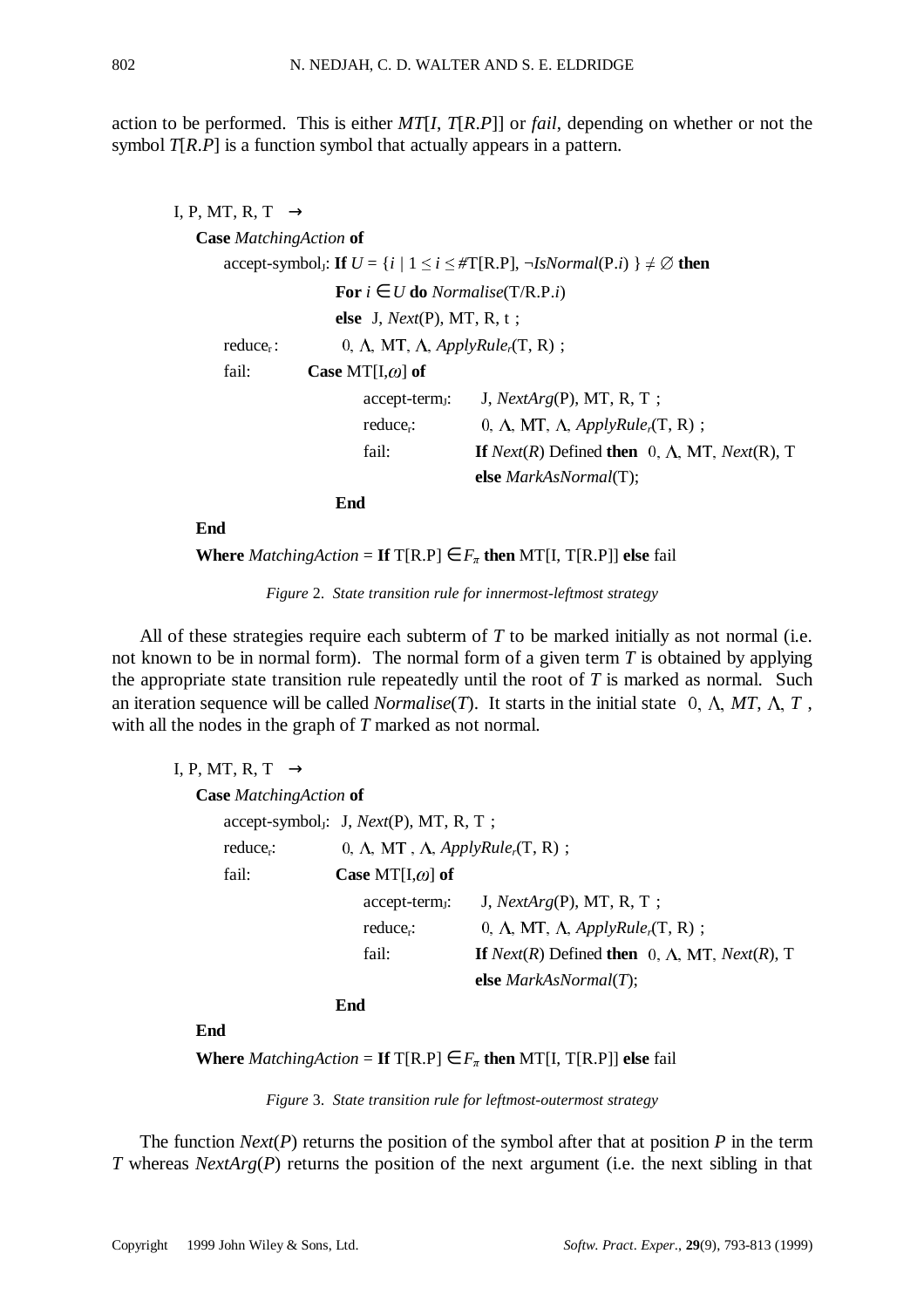graph). Here *NextArg* will travel back up towards the root of *T* to find the lowest ancestor of *P* which has a branch to the right of *P* .

For instance, let  $T = fagaahaa$ . Then applying the functions *Next* to positions  $\Lambda$ , 2, 2, 1 and 2.2 returns the positions 1, 2.1, 2.2 and 3, respectively. For both of positions 2 and 2.2, function *NextArg* returns position 3. The function *Next* is undefined for the position of the last symbol in the term, whilst *NextArg* is undefined for all positions between the root and the right-most leaf of the parse tree of *T*. Regarding the example term *T* above, *Next* is undefined for position 3.2 while *NextArg* is undefined for positions 3.2 and 3. Where *NextArg* is used in the transition rules, it is always defined, but when  $Next(R)$  becomes undefined the machine halts.

In the transition rule for the adaptive strategy, when a rule is applied, *R* remains the root of the subterm in which the next redex is searched for, whereas for the other two strategies, the new root *R* becomes  $\Lambda$ . *Apply-rule<sub>r</sub>*(*T*, *R*) instantiates the template of the matched rule *r*, replaces the variable nodes by their actual graph-values, and finally, rewrites the subterm *T* / *R* using the newly constructed template instance. Given a position *P*, the Boolean function *IsNormal* checks whether the graph rooted at position *P* is known to be in normal form, whereas the function *MarkAsNormal*(*T*) marks the root of the term *T* when this term is known to be in normal form. Eventually, the machine halts at  $(0, \Lambda, MT, L, T)$ , where *T* is marked as normal and *L* is the position of the last symbol in the term *T*.

The machine state transition rules of Figures 2 and 3 are used in the obvious way. For the adaptive strategy, whenever a function symbol *f* labels the current matching position *P* and the entry *MT*[*I*, *f*] is *fail*, two alternatives are possible according to whether there is another function symbol *g* for which *MT*[*I*, *g*] is not *fail*. When such a symbol exists, the subterm rooted at position *P* is *normalised* then, the transition rule tried again (in the hope that *g* might be matched). Otherwise, the entry  $MT[I, \omega]$  is tried.

For instance, consider a rewriting system for which the matching table is that of Table I. Suppose rule 1 is  $f x a y \rightarrow a$  and the subject term is  $T = f c f ca a c$ . Using the transition rule of Figure 2 first causes the normalisation of argument *fcaa* of the root symbol *f*, since the entry *MT*[0,  $f$ ] is *accept-symbol*<sub>1</sub> and not all of the arguments of the first  $f$  in  $T$  are in normal form. The subterm *fcaa* readily matches the pattern of rule 1 so *T* reduces to *fcac*. Then state 1 is entered. Once the prefix *fca* is accepted, *I* and *P* become 3 and 3, respectively. Subsequently, with *c* at  $T[3]$ ,  $MT[3, \omega]$  indicates that the pattern of rule 1 is matched, so *T* reduces to *a*. The same outcome arises from the use of the transition rule of Figure 3. There the prefix *fc* is accepted and state 2 entered; then the subterm *fcaa* is skipped because *MT*[2, *f*] is fail and so  $MT[2, \omega]$  is performed. Thus state 4 is entered, and so matching at the root fails. Subsequently, the strategy fails to find a redex at position 1, but succeeds in identifying the redex *fcaa* at position 2. This readily matches the pattern of rule 1, and is rewritten to *a*, so *T* reduces to *fcac*. Once again, the strategy succeeds in matching the pattern of rule 1 at position  $\Lambda$  so that T reduces to a. A similar result obtains from using the transition rule of Figure 4. This accepts the prefix *fc*; enters state 2 with  $P = 2$ ; since  $MT[2, f]$  is fail and  $T[P]$  is not in normal form, the normalisation of subterm *fcaa* takes place so that *T* reduces to *fcac*; the match of the symbol at position 2 is re-attempted; the symbol  $T[2] = a$  is accepted and state 3 entered; with the normal form *c* at position 3,  $MT[3, \omega]$  indicates that the pattern of rule 1 is matched. The adaptive strategy then applies that rule, and so *T* reduces to *a*.

When a pattern is matched the pattern-matching process needs to provide the actual substitutions for  $\omega$ s in that pattern. This is to enable template instantiation so that redexes can be reduced. Gräf's technique [9] does not mention such a detail. Since variable occurrences in patterns are known, their positions can be pre-computed and stored at compile-time. Once a rule has been matched and the value of a variable is needed, the subterm corresponding to the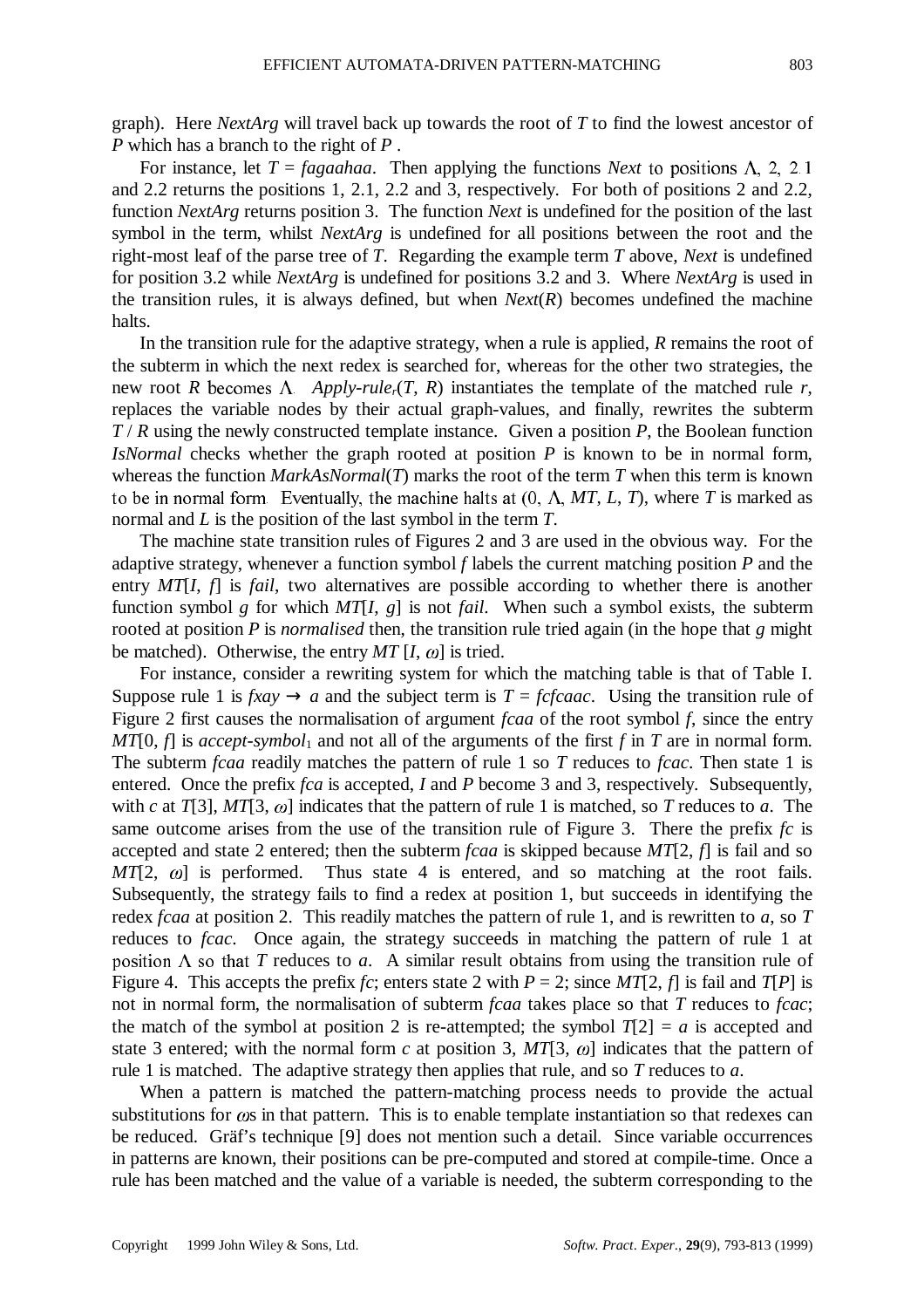position of that variable can be retrieved from the target expression. This is then provided to the template instantiating process which uses it to replace occurrences of the variable.

```
\langle I, P, MT, R, T \rangle \rightarrowCase MatchingAction of
            accept-symbol<sub>I</sub>: \langle J, Next(P), MT, R, T \rangle;
            reduce<sub>r</sub>: \langle 0, \Lambda, MT, R, <i>ApplyRule</i><sub>r</sub>(T, R));<br>fail: If T[R.P] \in F_{\pi} and \exists f \in F (MT[I,f] \neq fa
                              If T[R.P]∈ F_{\pi} and \exists f \in F (MT[I,f]≠fail) and \neg IsNormal(P) then
                                           Normalise(T/R.P)
                                     else Case MT[I,\omega] of
                                           accept-term_i: \langle J, NextArg(P), MT, R, T \rangle;reduce<sub>r</sub>: \langle 0, \Lambda, MT, R, <i>ApplyRule</i><sub>r</sub>(T, R)\rangle;
                                           fail: If Next(R) Defined then \langle 0, \Lambda, MT, Next(R), T \rangleelse MarkAsNormal(T);
                                    End
```
**End**

**Where** *MatchingAction* = **If**  $T[R.P] \in F_{\pi}$  **then** MT[I,  $T[R.P]$ ] **else** fail

*Figure* 4. *Machine state transition rule for the adaptive strategy*

However, as backtracking has been eliminated, the cost of dynamically collecting pointers to variable instances during pattern-matching may be cheaper. Let 〈*I*, *P*,*MT*, *R*, *T*〉 be the current state of RM. It is clear that when the matching action to perform is  $MT[I, \omega]$  (i.e. either *accept-term* or *reduce*), the subterm  $T / R$ **.***P* is the actual value of the variable  $\pi[P]$  if matching of pattern  $\pi$  succeeds. This collects substitutions for the matched pattern, not for the original pattern in the rule which is to be applied. For instance, consider the pattern set of Figure 1 and let *faaa* be the subject term. Because *faaa* would match the non-original pattern *fooda*, only one variable substitution would be available when matching concludes. However, *faaa* has to be rewritten using rule 1 whose pattern *foaco* requires two substitutions, not one. In this case, the missing substitution is always the instance *a* at position 3 in the matched pattern.

To be able to collect the missing substitutions when non-original patterns are matched, we need to consider some cases for which the matching action to perform is *MT*[*I*, *f*] for  $f \in F_\pi$ . When the matching action to perform is *MT*[*I*, *f*], a substitution needs to be collected only if  $MT[I, \omega]$  is distinct from *fail*. Then in the example above, two additional variable instances would be collected when the second and last symbols *a* in *faaa* are accepted in states 2 and 3, respectively. This is because the actions to be performed are  $MT[2, a] = accept-symbols_3$  and  $MT[3, a] = reduce_1$  with  $MT[2, \omega] = accept-term_4$  and  $MT[3, \omega] = reduce_1$ , respectively, but not *fail*.No substitution would be collected when the symbol *f* is accepted in state 0, because  $MT[0, \omega] = \text{fail}$ . The substitution for the second occurrence of *a* is collected because *faaa* is an instance of the pattern  $f\omega\omega a$  (rule 2) too. Then the required substitutions would be available if rule 2 were to be applied (in case rule 2 has higher priority than rule 1).

In some cases, even if the target term can match only one original pattern, there may be more variable substitutions than are required. For instance, when the non-original pattern  $f \omega g \omega \omega a$  in Figure 1 is matched, four variable instances would be collected, namely those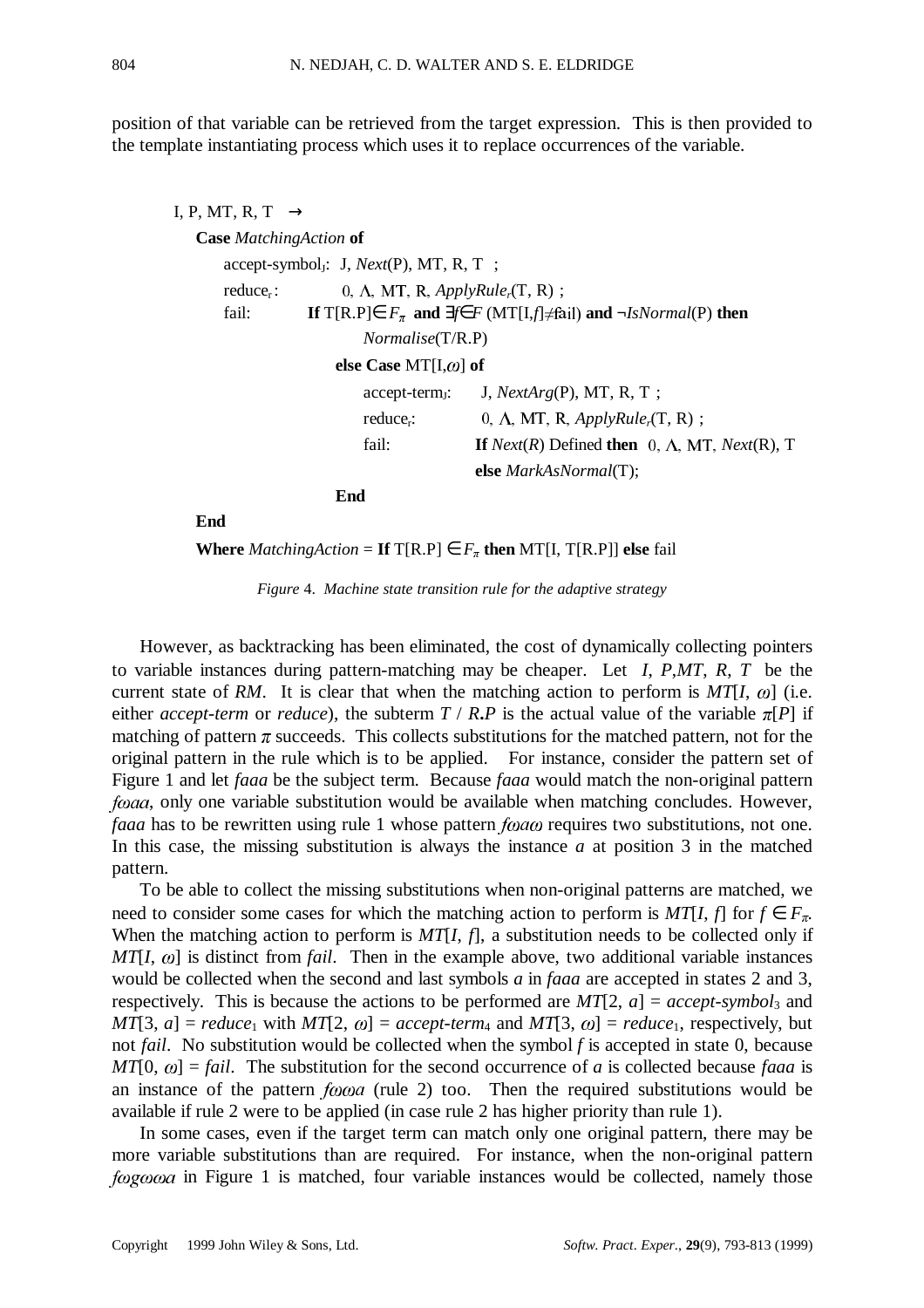and one to the occurrence of *g*.No substitutions are collected for the occurrences of *f* and *a* in states 0 and 4, respectively, because *MT*[0,  $\omega$ ] and *MT*[4,  $\omega$ ] are *fail*. Since *f* $\omega$ *g* $\omega$  $\omega$ *a* is associated with rule 2 whose pattern is  $f<sub>0</sub>$  and  $\alpha$ , only the variable instances rooted at positions 1 and 2 would be used, and the rest ignored.

## 5. ANALYSIS OF RIGHT-HAND SIDES

Exploiting the idea of partial evaluation in the compilation of equational programs, we can feed the templates into a partial evaluator for further processing. The result may enable the skipping of some matching steps every time a rewrite rule is performed. In the best case, the construction of some terms will be avoided. In this section, we describe how to take advantage of known information in the templates by partially evaluating them at compile-time.

In general, partial evaluation consists of transforming a given program *Prog* (perhaps using some partial input) into another program *Prog'* which produces the same result. The main transformations [22] are known as *constant folding*, *function specialisation* and *call unfolding*.Constant folding simplifies expressions by replacing known subexpressions by their values, while function specialisation specialises function definitions to take advantage of some information concerning some of its arguments. Finally, call unfolding unfolds function calls to expose it to some improvements due to a particular calling context.

Partial evaluation for equational programming was first introduced by Strandh [3] and continued by Durand [23,24], Sherman [25] and Miniussi [28]. In most of these works, the equational program is compiled into intermediate code, then using the information known about the equations' right sides, this code is specialised by means of the transformations above. The specialised code avoids the construction of some nodes and the checking of a known part of the templates. However, rather than applying the transformations to the code generated for the equational program, we instead apply them instead directly to the rewrite rules of the program.

The right-hand side analysis at compile-time exploits the first two transformations, namely *constant folding* and *function specialisation*, (i) to transform the templates themselves so the construction of some terms will be avoided at run-time, and (ii) to specialise the pattern- matcher so that it avoids checking the known part of the template. The analysis consists of matching and rewriting the templates as far as they allow it using the matching automaton. This process halts when the template considered is not defined enough to continue matching or rewriting. Then the current matching state *K* and position *Q* are returned with the current template. This new template decorated with *K* and *Q* is used to replace the appropriate rewrite rule right side in the original equation system. *K* and *Q* are used to specialise the pattern-matcher so that when the rule is applied at run-time, pattern-matching will commence in state *K* at position *Q*.

For instance, consider the template *hbyagxa* of rule 3 in the system (*E*) of Section 4. While trying to match the whole template to the pattern of rule 5, the subterm *gxa* is encountered. The adaptive rewrite strategy requires this to be rewritten if possible. When it is analysed, rule 4 can be applied, and so *gxa* is rewritten to *x*. The strategy now requires the resulting term *hbyax* to be rewritten, if possible. However, pattern-matching halts at the last symbol because it is not known whether the value of *x* will match *a* as in the pattern of rule 5, or not. So  $hba\cdot x$  is returned as the new template. The analysis recognises the first four symbols (they match those of the pattern of rule 5), and so pattern-matching can safely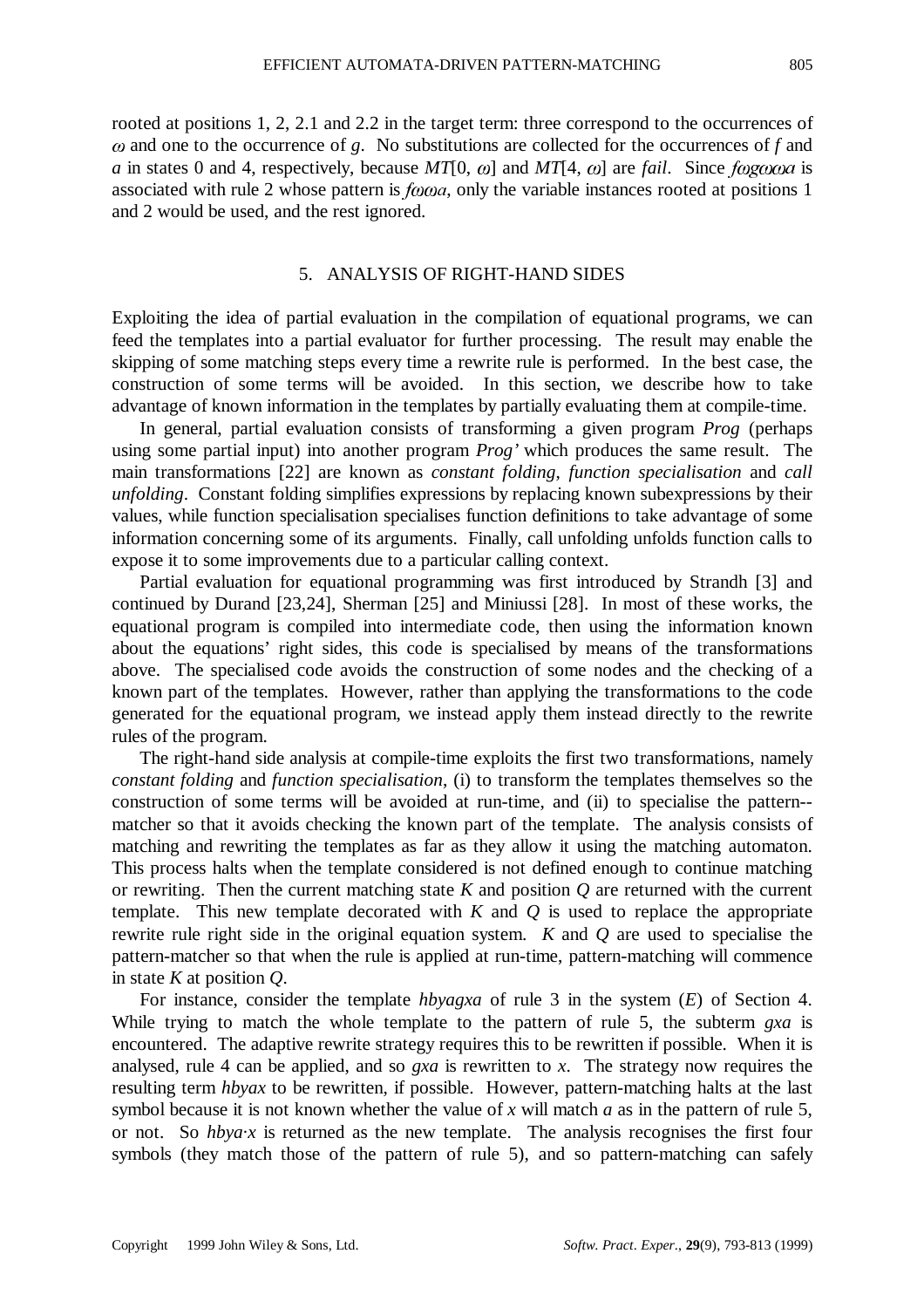commence at the fifth symbol at run-time. Now, let the subject term be *fabaabaa*. In the original equation system  $(E)$ , the evaluation would proceed by

$$
\underline{\text{fabaabaa}} \xrightarrow{3}
$$
 hbaagaa  $\xrightarrow{4}$  hbaaa  $\xrightarrow{5}$  a

where redexes are underlined. However, when the template of rule 3 is replaced by *hbya*·*x* to give a rule 3*'* the evaluation would proceed by

*fabaabaa* → *hbaa*·*a* → *a* 3*'* 5

thereby skipping one rewriting step and some pattern-matching.

# **5.1. Template pattern-matching**

Pattern-matching of templates or their subterms differs from that earlier on because we may now have variable symbols in the subject term. Functions are treated in the same way as before. However, when a variable is encountered at position *P*, there are three possible courses of action. First, suppose that there is only an  $\omega$ -transition from the current matching state in the matching automaton. (So every pattern in the current matching set has a variable symbol at *P*, and the matching table contains *fail* under each function symbol.) Then, the variable in the pattern can be instantiated to the run-time value of the variable in the subject term. So pattern-matching will succeed at run-time, and analysis can continue as determined by the matching table entry. Secondly, suppose every transition from the current matching state is either *fail* or is identical to the entry under  $\omega$  in the matching table. Again at run-time, the *non-fail* action will be performed anyway (whether via a function or  $\omega$  symbol entry). Thus, matching will again succeed at *P*, and so the analysis may proceed as before. Finally, and otherwise, for some function symbol *f* there is a (*non-fail*) *f*-transition from the current matching state that is different from the  $\omega$ -transition. In this case, the analysis must halt and return *P* paired with the current state because at run-time, the template variable may either match *f* or default to  $\omega$ , so that the next state is not determined.

The order of analysing the right sides depends upon the choice of reduction strategy. Clearly, after applying a given rule the whole template or one of its subterms, or even a superterm of the template, may be the next candidate for rewriting. The analysis *must* use this strategy to determine the next term to consider. Therefore, a good choice of the reduction strategy will enable more to be gained from template knowledge, more compile-time evaluation to be done, and hence lead to more efficient programs. In particular, this is the case for the adaptive strategy of Section 4. Whenever a term is rewritten, a further attempt can be made to rewrite the result: a template is always the next candidate term to be rewritten, and the right side analysis can therefore consider at least this term.

So, we will present the analysis process using that adaptive strategy on the example above, and assume a constructor discipline as before. In general, the analysis proceeds by inspecting in pre-order the nodes of the template graph starting from its root, i.e. taking the symbols in left-to-right order. The presence of variable symbols in the subject term means that the analysis transition rule (see Figure 5) is a version of that of Figure 3 which is modified in the way described above. A further modification is necessary because the run-time subject term is not known, and the strategy applies differently to subterms, which the template may represent.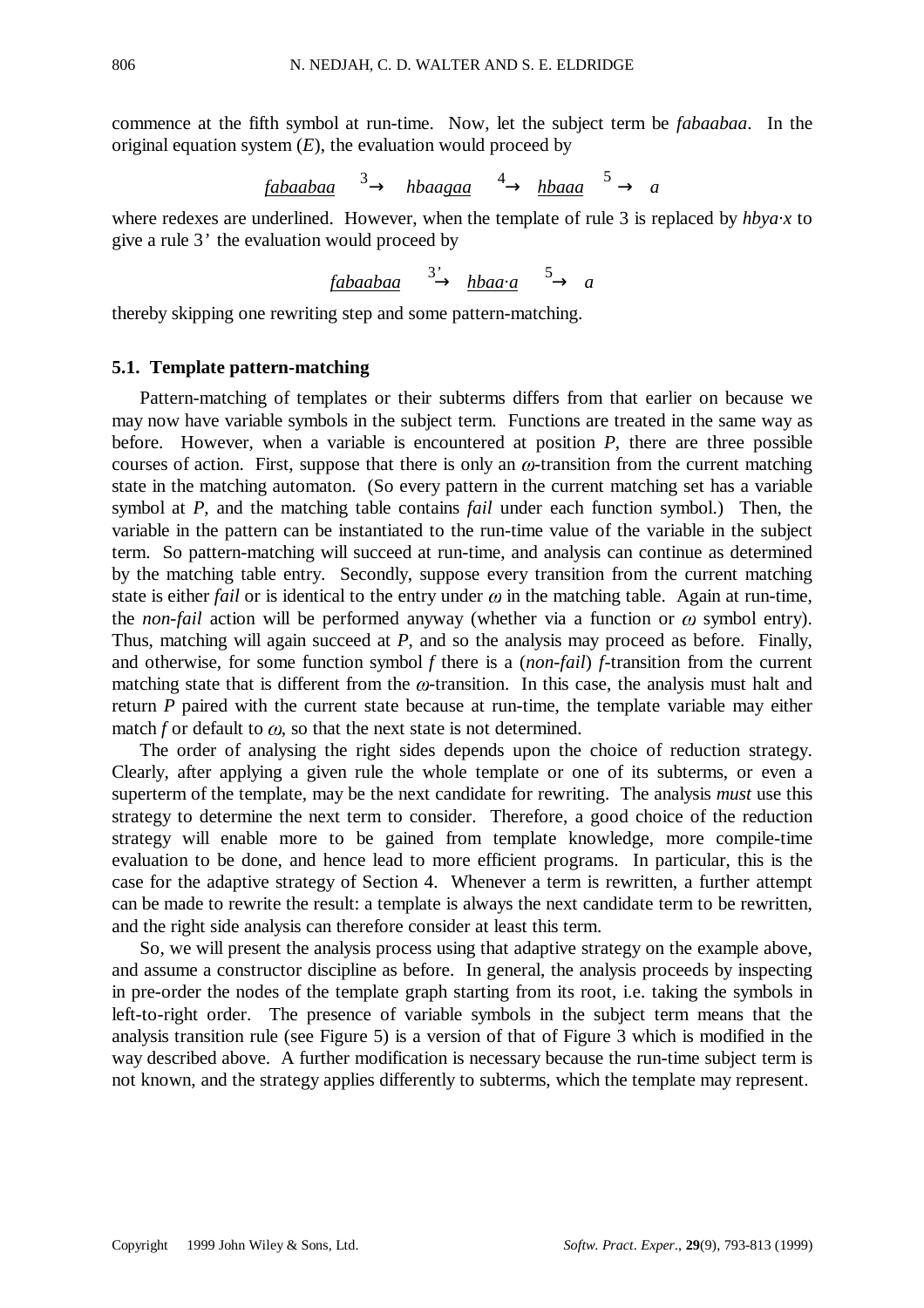| $\langle I, P, MT, R, \tau \rangle \rightarrow$                                   |                                                                          |                                                                                                                                                     |  |  |
|-----------------------------------------------------------------------------------|--------------------------------------------------------------------------|-----------------------------------------------------------------------------------------------------------------------------------------------------|--|--|
| <b>Case</b> Matching Action of                                                    |                                                                          |                                                                                                                                                     |  |  |
|                                                                                   | accept-symbol <sub>I</sub> : $\langle J, Next(P), MT, R, \tau \rangle$ ; |                                                                                                                                                     |  |  |
|                                                                                   |                                                                          | accept-term <sub>J</sub> : If $\forall f \in F_{\pi}$ (MT[I, f] = fail) then $\langle J, NextArg(P), MT, R, \tau \rangle$                           |  |  |
|                                                                                   | else $MarkAsHeadNormal(\tau)$ ;                                          |                                                                                                                                                     |  |  |
| reduce <sub>r</sub> :                                                             |                                                                          | If $\tau[R, P] \in F_{\pi}$ or $\forall f \in F_{\pi} (MT[I, f] = \text{fail or reduce}_{\tau})$ then                                               |  |  |
|                                                                                   |                                                                          | $\langle 0, \Lambda, MT, R, Apply Rule_r(\tau, R) \rangle;$                                                                                         |  |  |
|                                                                                   | else $MarkAsHeadNormal(\tau)$ ;                                          |                                                                                                                                                     |  |  |
| fail:                                                                             |                                                                          | If $\exists f \in F_{\pi}(\text{MT}[I, f] \neq \text{fail})$ and $\tau[\text{R} \cdot \text{P}] \in F_{\pi}$ and $\neg IsHeadNormal(\text{P})$ then |  |  |
|                                                                                   | $HeadNormalise(\tau/R \, P)$                                             |                                                                                                                                                     |  |  |
|                                                                                   | else Case MT[I, $\omega$ ] of                                            |                                                                                                                                                     |  |  |
|                                                                                   |                                                                          | $accept-term_J: \langle J, NextArg(P), MT, R, \tau \rangle;$                                                                                        |  |  |
| $\langle 0, \Lambda, MT, R, ApplyRuler(\tau, R)\rangle;$<br>reduce <sub>r</sub> : |                                                                          |                                                                                                                                                     |  |  |
| fail:<br>$MarkAsHeadNormal(\tau);$                                                |                                                                          |                                                                                                                                                     |  |  |
|                                                                                   | End                                                                      |                                                                                                                                                     |  |  |

**End**

**Where** *MatchingAction* = **If**  $\tau[R.P] \in F_{\pi}$  **then** MT[I,  $\tau[R.P]]$  **else** fail

*Figure* 5. *Machine state transition rule for template analysis*

In general, there are three possible outcomes at each pattern-matching step: *failure*, *halting* and *success*. The process halts when run-time knowledge of the value of a variable is required, or when the run-time context of the template is required before the strategy can determine the next candidate term for rewriting. Success leads to a rewrite and the strategy seeks the next redex, bearing in mind that the new template may not be the whole of the subject term being evaluated. If analysis of the whole template produces *failure*, then no rewrite of the current term is possible, and another redex is sought, as in the case of success. For the strategy here, once the current template as a whole returns fail, the process does not try to analyse the subterms. This is because it is not known whether the whole template, one of its subterms or another subterm of the subject term, may become the next candidate to rewrite. Thus, until some variables are instantiated, the template obtained by the analysis is root-redex free, and is therefore said to be in *head* normal form [3,7].

## **5.2. Transition rules for template analysis**

The analysis transition rule for the adaptive strategy is given in Figure 5. The head normal form of a template  $\tau$  is obtained by repeating that transition rule, starting from the initial state  $(0, \Lambda, MT, \Lambda, \tau)$  until it marks  $\tau$  as head normal. Initially, all the nodes in the graph of  $\tau$ , except those labelled with constructors, are marked as not head normal (i.e. not known to be in head normal form). Subterms with a constructor root are already in head normal form, and so are marked as such. As before, *MatchingAction* is either  $MT[I, \tau[R.P]]$  or *fail*, depending on whether  $\tau[R.P]$  is a symbol that appears in the patterns or not. Notice that  $\tau[R.P]$  may be the symbol  $\omega$ . Therefore, we must follow  $MT[I, \omega]$ , only if there exists no function symbol *f* of  $F_{\pi}$  such that  $MT[I, f] \neq fail$ .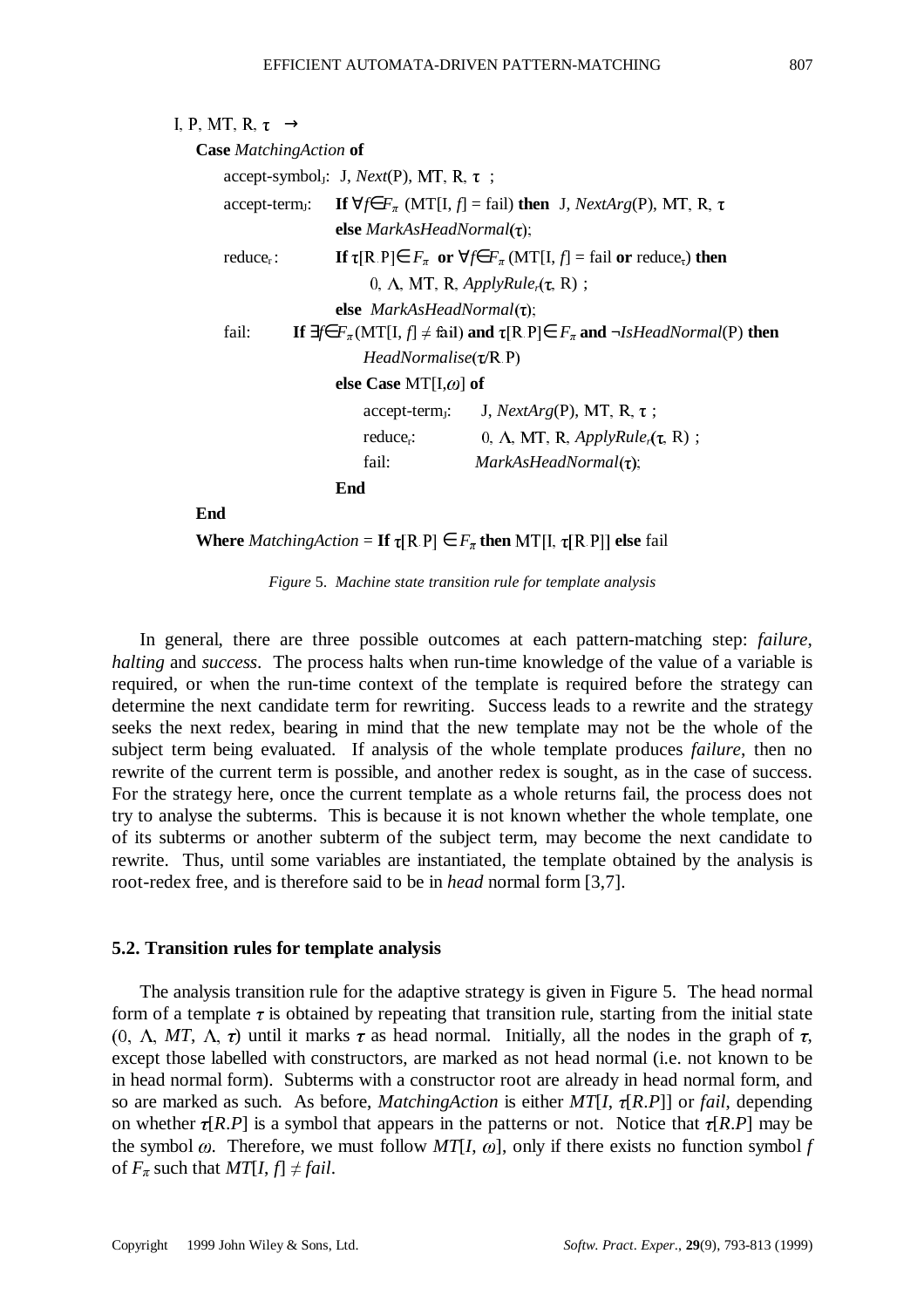|          |                   |                   | h                                                                          | a                                                           | b                    | $\omega$                              |
|----------|-------------------|-------------------|----------------------------------------------------------------------------|-------------------------------------------------------------|----------------------|---------------------------------------|
| $\theta$ |                   |                   | $accept\text{-}symbol_1$ $accept\text{-}symbol_2$ $accept\text{-}symbol_3$ | fail                                                        | fail                 | fail                                  |
|          | fail              | fail              | fail                                                                       | $\mathbf{H}$                                                | 11                   | $accept-term_4$                       |
|          | $^{\prime\prime}$ | $^{\prime\prime}$ | 11                                                                         | $^{\prime\prime}$                                           | $^{\prime\prime}$    | $accept-term5$                        |
| 3        | $^{\prime\prime}$ | "                 | 11                                                                         | $^{\prime\prime}$                                           | $accept-symbol_7$    | $accept-term6$                        |
| 4        | $\mathbf{H}$      | "                 | 11                                                                         | $accept-symbol_{10}$                                        | $accept-symbol_8$    | accept-term <sub>9</sub>              |
| 5        | $^{\prime\prime}$ | $^{\prime\prime}$ | 11                                                                         | $reduce_{4,\langle 0,\Lambda\rangle}$                       | fail                 | fail                                  |
| 6        | 11                | "                 | 11                                                                         | $reduce_{6,\langle 5,2\rangle}$                             | "                    |                                       |
|          | ,,                | $^{\prime\prime}$ | 11                                                                         | fail                                                        | $^{\prime\prime}$    | $accept-term_1$                       |
| 8        | ,,                | "                 | 11                                                                         |                                                             | $^{\prime\prime}$    | $accept-term_2$                       |
| 9        | 11                | "                 | 11                                                                         | reduce <sub>2,<math>\langle 0, \Lambda \rangle</math></sub> | 11                   | fail                                  |
| 10       | 11                | "                 | 11                                                                         | $reduce_{1,\langle 0,\Lambda\rangle}$                       | 11                   | $reduce_{1,\langle 0,\Lambda\rangle}$ |
| 11       | $^{\prime\prime}$ | "                 | 11                                                                         | $accept\text{-}symbol_{14}$                                 | 11                   | $accept-term_{13}$                    |
| 12       | $^{\prime\prime}$ | "                 | 11                                                                         | fail                                                        | $^{\prime\prime}$    | $accept-term_{15}$                    |
| 13       | ,,                | "                 | 11                                                                         | $reduce_{6,\langle 5,2\rangle}$                             | $^{\prime\prime}$    | fail                                  |
| 14       | ,,                | "                 | 11                                                                         | $reduce_{5,\langle 0,\Lambda\rangle}$                       | $^{\prime\prime}$    | "                                     |
| 15       | $^{\prime\prime}$ | "                 | 11                                                                         | $reduce_{2,\langle 0,\Lambda\rangle}$                       | $accept-symbol_{16}$ | $accept-term_{16}$                    |
| 16       | 11                | "                 | 11                                                                         | fail                                                        | fail                 | $accept-term_{17}$                    |
| 17       | ,,                | "                 | 11                                                                         | ,,                                                          | ,,                   | $reduce_{3;\langle14,2\rangle}$       |

Table II. Decorated matching table for the equation set (*E*)

Eventually, after repeatedly applying the transition of Figure 5, the machine halts in  $\langle I, P, MT, R, \tau \rangle$  with  $\tau$  marked as head normal. Then the symbol  $\tau[P]$  or the context of  $\tau$  is not defined enough to progress in the matching of  $\tau$ . In both cases, the decoration returned is merely the value of the pair  $\langle I, P \rangle$  at this final stage. The repetition of the transition rule of Figure 5 until it halts is called *HeadNormalise(* $\tau$ *)*, and it may need to call itself recursively for subterms. The Boolean function *IsHeadNormal*(*P*) checks whether the subterm rooted at position *P* is known to be in head normal form, whereas the function *MarkAsHeadNormal*( $\tau$ ) marks the root of the template  $\tau$  when this template is known to be in head normal form.

Overall, analysis of all right sides of the equation system (*E*) yields a revised template list  $(a, a, h \cdot b \cdot a \cdot a, g \cdot a \cdot b \cdot b)$ , in which the third has changed, and a corresponding list of decorations ( $\langle 0, \Lambda \rangle$ ,  $\langle 0, \Lambda \rangle$ ,  $\langle 14, 2 \rangle$ ,  $\langle 0, \Lambda \rangle$ ,  $\langle 0, \Lambda \rangle$ ,  $\langle 5, 2 \rangle$ ). The new matching table is given in Table II, complete with decorations. Four of the decorations are  $\langle 0, \Lambda \rangle$ , which indicate that no progress at all was made in matching the templates.

The analysis of the template  $hbaag\omega a$  of rule 3 is described in Table III. This is done using the transition rule of Figure 5 and the original matching table which is the same as the undecorated version of Table II in this instance.

# **5.3. New machine state transition rule**

Using the decorated matching table, together with the new template set, it is now possible to skip all the *known* nodes in a template and avoid all those reductions that have been done at compile-time while analysing the templates. Whenever a rule *r* is used to rewrite a subterm the new template is used and the corresponding decoration  $\langle K, O \rangle$  from MT is used to set the current matching state and matching position. Figure 6 depicts the transition rule for the machine augmented with these decorations.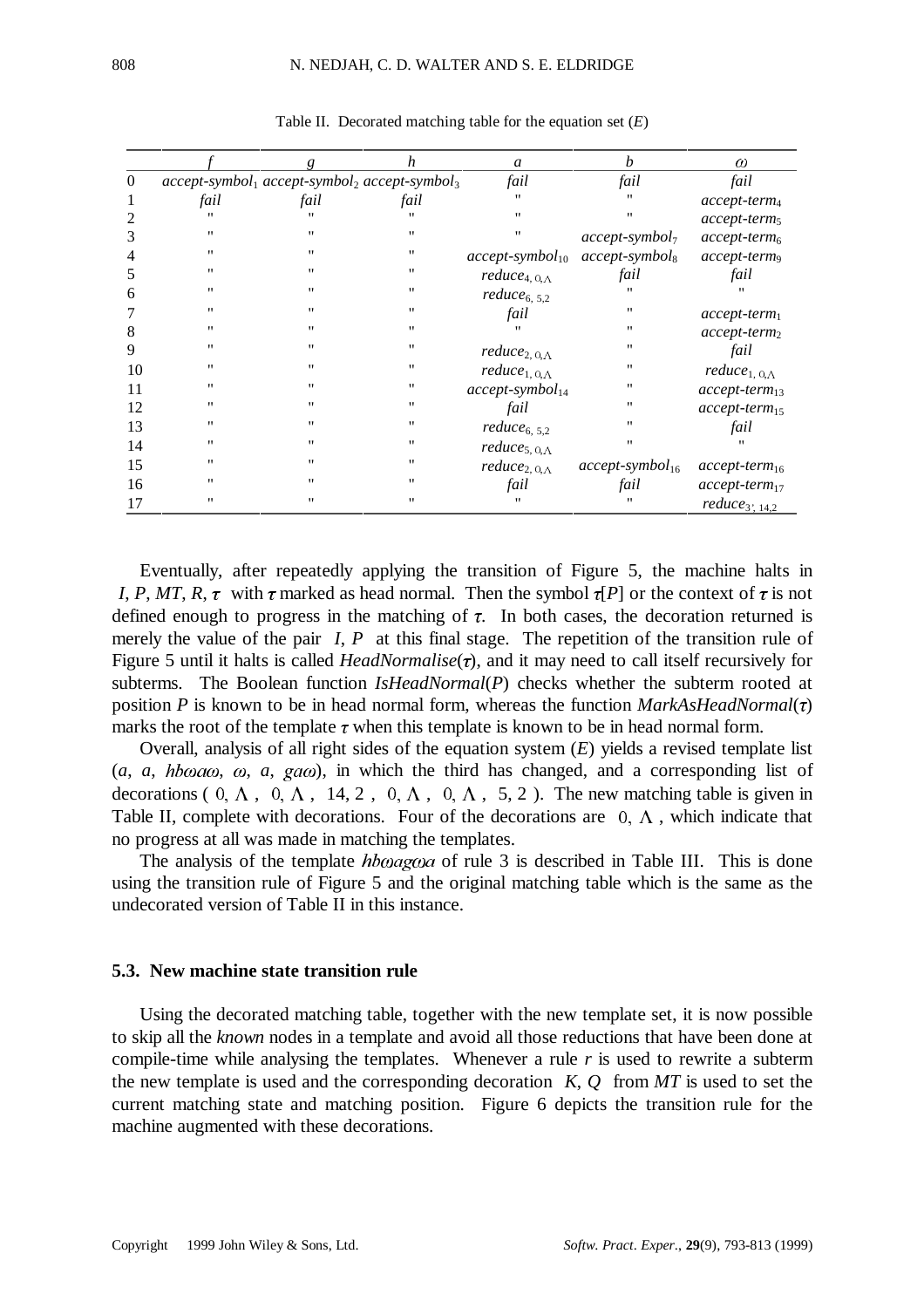| Current State I | Current Position P | Current term                      | <b>Matching Action</b>                                   |
|-----------------|--------------------|-----------------------------------|----------------------------------------------------------|
|                 |                    | $\cdot$ hb $\omega$ ag $\omega$ a | $accept-symbol_3$                                        |
|                 |                    | h•bwagwa                          | $accept-symbol_7$                                        |
|                 | 1.1                | hb•wagwa                          | $accept-term_{11}$                                       |
| 11              | 1.2                | hboragoa                          | $accept-symbol_{14}$                                     |
| 14              | 2                  | hboargoa                          | $fail - HeadNormalise(goa)$                              |
| 0               | Δ                  | ·gwa                              | $accept-symbol_2$                                        |
| $\overline{2}$  |                    | $g \cdot \omega a$                | $accept-term$                                            |
|                 |                    | $g\omega a$                       | reduce <sub>4</sub>                                      |
| 0               | Λ                  | $\cdot$ $\alpha$                  | fail – <i>HeadNormalise</i> ( $\omega$ )                 |
| 14              |                    | hbma•m                            | $fail - MarkAsHeadNormal(hb\omega a\omega)$              |
| 14              |                    | hbaa <sup>o</sup>                 | return $\langle 14,2 \rangle$ and $h \rightarrow \infty$ |

Table III. Analysis of the template  $hb\omega a\alpha$ 

 $\langle I, P, MT, R, T \rangle \rightarrow$ 

**Case** *MatchingAction* **of**

|        | $accept-symbol_j: \langle J, Next(P), MT, R, T \rangle;$                                       |                                                                                                         |
|--------|------------------------------------------------------------------------------------------------|---------------------------------------------------------------------------------------------------------|
|        | reduce <sub><math>\tau</math>(K, Q)</sub> : $\langle K, Q, MT, R, Apply Rule_r(T, R) \rangle;$ |                                                                                                         |
| fail : |                                                                                                | If T[R.P] $\in$ $F_{\pi}$ and $\exists f \in F_{\pi}$ (MT[I,f] $\neq$ fail) and $\neg IsNormal(P)$ then |
|        | $\textit{Normalise}(T/R.P)$                                                                    |                                                                                                         |
|        | else Case MT[I, $\omega$ ] of                                                                  |                                                                                                         |
|        |                                                                                                | $accept-term_J: \langle J, NextArg(P), MT, R, T \rangle;$                                               |
|        |                                                                                                | reduce <sub><math>\tau</math>(K, Q)</sub> : $\langle K, Q, MT, R, Apply Rule_r(T, R) \rangle;$          |
|        | fail:                                                                                          | If Next(R) Defined then $\langle 0, \Lambda, MT, Next(R), T \rangle$                                    |
|        |                                                                                                | else MarkAsNormal(T);                                                                                   |
|        |                                                                                                |                                                                                                         |

**End**

**End**

**Where** *MatchingAction* = **If**  $T[R.P] \in F_{\pi}$  **then** MT[I,  $T[R.P]]$  **else** fail

*Figure* 6. *New machine state transition rule*

### 6. EVALUATION

An experimental implementation of the term rewriting machine described in Sections 4 and 5 was built to evaluate the automaton-driven pattern-matcher, which takes advantage of known right side information. The number of matching actions and rewrites, as well as the evaluation times, has been recorded to show the effect on the evaluation process. Two different *toy* equational programs, *Prog*1 and *Prog*2, have been written to illustrate the effect of different degrees of overlap between the templates and the patterns. We also report the evaluation time for some common problems which were also used as benchmarks to evaluate HIPER [14].

In both programs *Prog*1 and *Prog*2, the function arities are as in the equation system (*E*). Program *Prog*1 (with the equation set below) gains little advantage from the right-hand side analysis. It results in few decorations different from the default decoration. The decoration list is  $(\langle 0, \Lambda \rangle, \langle 5, 2 \rangle, \langle 13, 2 \rangle, \langle 7, 2 \rangle, \langle 15, 3 \rangle, \langle 0, \Lambda \rangle, \langle 0, \Lambda \rangle, \langle 0, \Lambda \rangle)$  and the templates remain unchanged (they are already in head normal form):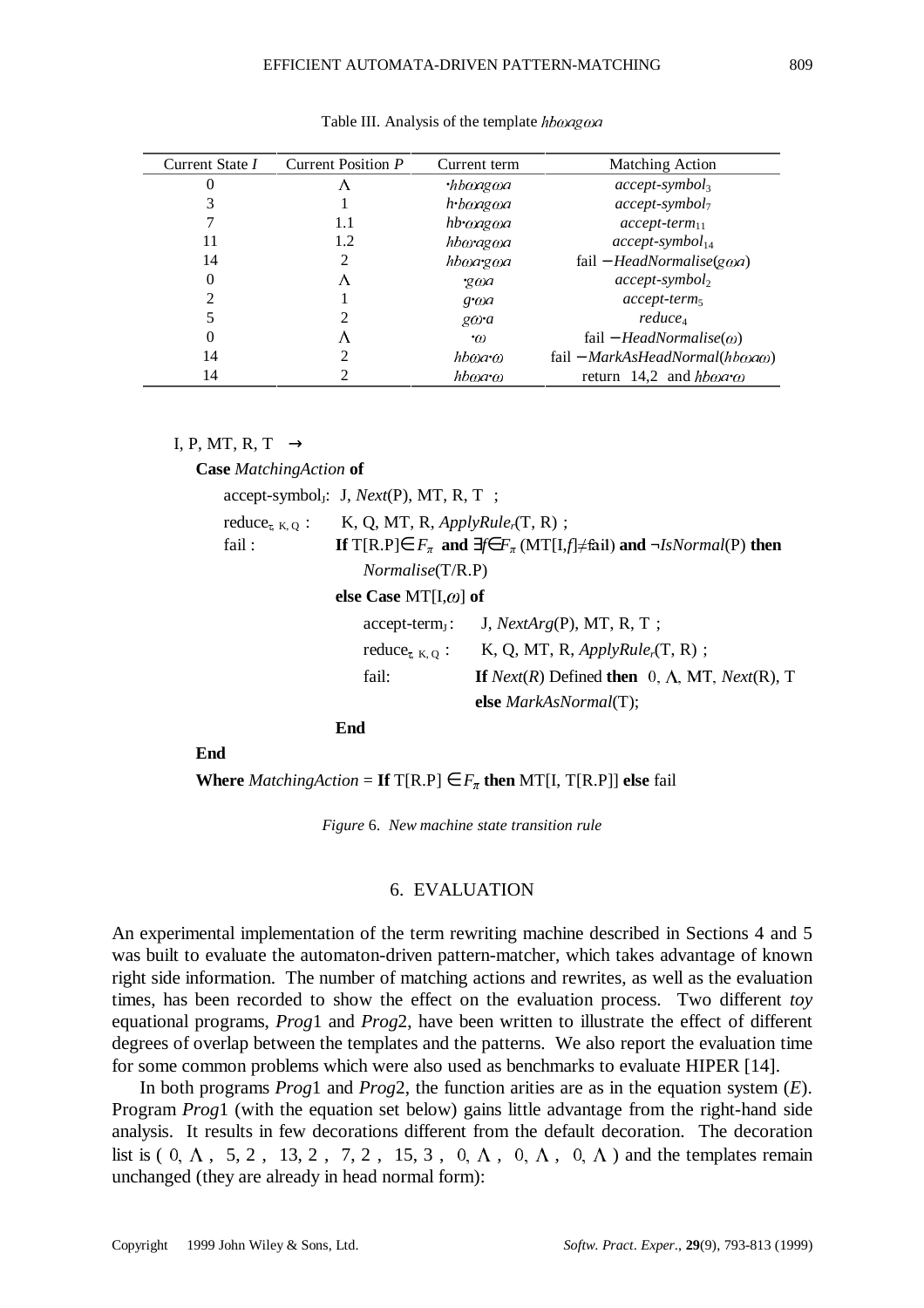| 1. $f(x, a, y)$                             | = c                        | 5. $g(x, y)$                 | = $f(x, b(x, y), h(y, x))$ |
|---------------------------------------------|----------------------------|------------------------------|----------------------------|
| 2. $f(x, y, a)$                             | = $h(a, x)$                | 6. $h(b(x, a), c) = b(a, x)$ |                            |
| 3. $f(x, b(s, y), b(t, z)) = h(b(y, a), z)$ | 7. $h(b(x, a), y) = c$     |                              |                            |
| 4. $g(x, c)$                                | = $f(b(a, x), x, b(a, x))$ | 8. $h(x, a)$                 | = $b(a, x)$                |

Table IV. Number of rewrites, accept-symbols and accept-term-operations

|                   | Rewrites    |             | Accept-symbol operations |             | Accept-term operations |             |
|-------------------|-------------|-------------|--------------------------|-------------|------------------------|-------------|
|                   | Without     | With        | With<br>Without          |             | Without                | With        |
|                   | decorations | decorations | decorations              | decorations | decorations            | decorations |
| Progl             | 60          | 60          | 137                      | 67          | 153                    | 85          |
| Prog <sub>2</sub> | 42          |             | 132                      | 24          | 166                    | 36          |

However, for program *Prog*2 (with the equation set below), more decorations are different from the default decoration. The list is  $(\langle 0, \Lambda \rangle, \langle 15, 3 \rangle, \langle 5, 2 \rangle, \langle 0, \Lambda \rangle, \langle 15, 3 \rangle, \langle 0, \Lambda \rangle, \langle 10, 3 \rangle,$ 〈6, 2〉), and some templates are rewritten. Therefore, *Prog*2 should gain more from the analysis:

| 1. $f(x, a, y)$                             | $= c$                       | 5. $g(x, y)$                 | $= f(x, b(x, y), g(y, c))$            |
|---------------------------------------------|-----------------------------|------------------------------|---------------------------------------|
| 2. $f(x, y, a)$                             | $= h(a, a)$                 | 6. $h(b(x, a), c) = g(a, c)$ |                                       |
| 3. $f(x, b(s, y), b(t, z)) = h(b(y, a), z)$ |                             |                              | 7. $h(b(x, a), y) = f(c, g(x, a), y)$ |
| 4. $g(x, c)$                                | $= f (b(a, x), a, b(a, x))$ | 8. $h(x, a)$                 | $= g(a, x)$                           |

After the analysis of right side rewrites and matches, the rewrite rules for *Prog*2 become:

| 1. $f x a y$   | $= \cdot c$   | 5'. $gxy = fxbxy \cdot c$ |                                     |
|----------------|---------------|---------------------------|-------------------------------------|
| 2'. $fxyz$     | $= fabaac$    | 6'. $hbxac = c$           |                                     |
| $3'.$ fxbsybtz | $= hfybyac-z$ |                           | 7'. $h b x a y = f c f x b x a c y$ |
| 4'. $gxc$      | $= \cdot c$   | 8. $hxa = ga \cdot x$     |                                     |

The rule number *r* is replaced with *r'* if the template was rewritten in the analysis and the matching dot indicates the position where matching can safely begin when the template instance is matched at run-time.

The numbers of rewrites provided in Table IV clearly show that the use of the decorating information did indeed improve the evaluation time, and the gain depends upon how much of the templates are successfully pattern-matched. Moreover, in our rewriting machine there was virtually no run-time overhead caused by using the decorations.

The terms evaluated are rather large (130 symbols for *Prog*1 and 513 for *Prog*2), and used a combination of the rewrite rules provided. It is of little interest to provide them here. Table IV provides the numbers of rewrites, accept-symbol and accept-term operations performed for *Prog*1 and *Prog*2 when the result of the analysis was considered/neglected.

The evaluation times obtained for both programs in those two cases are given in Table V, along with the evaluation times under the OBJ3 system [29]. The timings were taken on a 50 MHz microSPARC I. Notice that under OBJ3, the same (adaptive) strategy has been used to obtain those figures, and the numbers of rewrites performed was identical to those obtained when the decorations were not considered. Of course, the OBJ3 times include type-checking, etc., which is not the case for our implementation, and so are greater. These timings clearly show that for some equational programs, partial evaluation can provide significant run-time efficiency gains.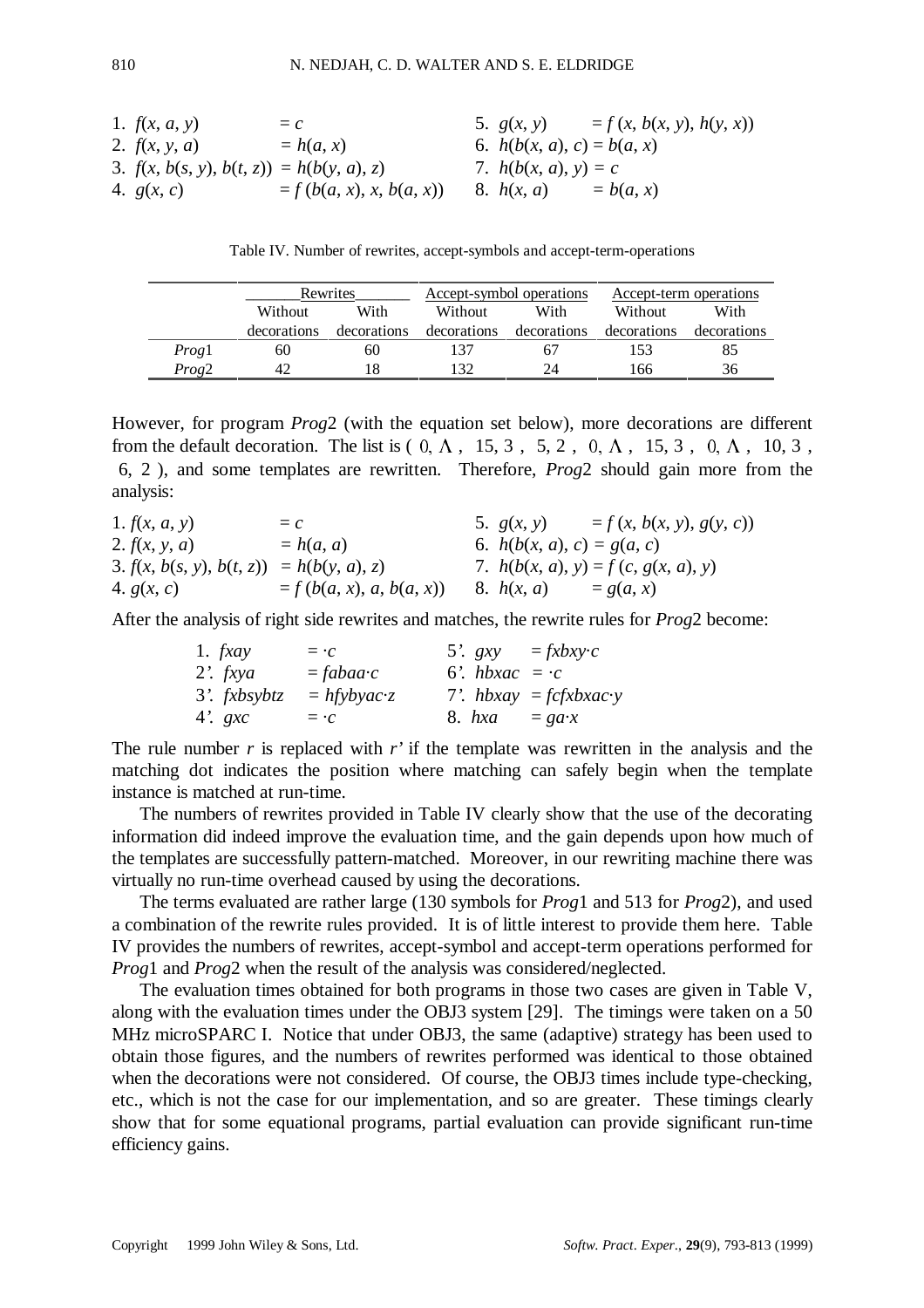|       | Evaluation time (sec.) |             | OBJ3   |
|-------|------------------------|-------------|--------|
|       | Without                | With        | time   |
|       | decorations            | decorations | (sec.) |
| Progl | 0.481                  | 0.421       | 0.562  |
| Prog2 | 0.337                  | 0.149       | 0.399  |

Table V. Evaluation times

|  |  |  |  | Table VI. Evaluation times for miscellaneous benchmarks |  |
|--|--|--|--|---------------------------------------------------------|--|
|--|--|--|--|---------------------------------------------------------|--|

|        | Evaluation time (sec.) | <b>HIPER</b> |        |
|--------|------------------------|--------------|--------|
|        | Without                | With         | time   |
|        | decorations            | decorations  | (sec.) |
| Khl    | 0.088                  | 0.079        | 0.067  |
| Comm   | 0.130                  | 0.079        | 0.10   |
| Ring   | 2.139                  | 2.060        | 2.83   |
| Groupl | 2.487                  | 1.880        | 2.00   |

Table VI shows the performance of our machine together with that of HIPER [14] on some common problems. These problems were first used by Christian [14] to evaluate his system HIPER which uses *flatterms* to perform pattern-matching. The *Kbl* is the ordinary three-axiom group completion problem. The *Comm* is the commutator theorem for groups. The *Ring* problem is to show that if  $x^2 = x$  in a ring, then the ring is commutative. Finally, the *Groupl* problem derives a complete set of reductions for Highman's single-law axiomatization of groups using division. Times under HIPER are for Sun 4, while times for our implementation are for MicroSPARC I.

## 7. CONCLUSION

In the first part of this paper, we described a practical method allowing for the compilation of a set of patterns to an equivalent deterministic automaton which does not need any backtracking to pattern-match terms. In contrast with the method described by Gräf [9], our method presented a simple iterative algorithm for closure, and can handle prioritised overlapping patterns. Patterns are compiled into matching tables which are simple, compact and expressive. Where necessary, the textual order meta-rule was used to resolve conflict due to overlapping patterns. However, we explained how any other meta-rule could easily be implemented.

Unlike Gräf [9], we explain how the pattern-matching method is used in the context of a reduction strategy. In fact, we showed that with minor changes to the abstract machine transition rule, any strategy can be accommodated. We outlined the three most popular rewriting strategies, namely the leftmost-innermost, the leftmost-outermost and the adaptive strategy, the last of which respects the semantics of prioritised equation systems. We described the compile-time analysis of rule right-hand sides that could speed-up the evaluation process, although the advantage gained is heavily dependent upon the choice of evaluation strategy. An important consequence of this compile-time analysis is, that the redex graph may not need to be checked completely each time a pattern-match operation is attempted.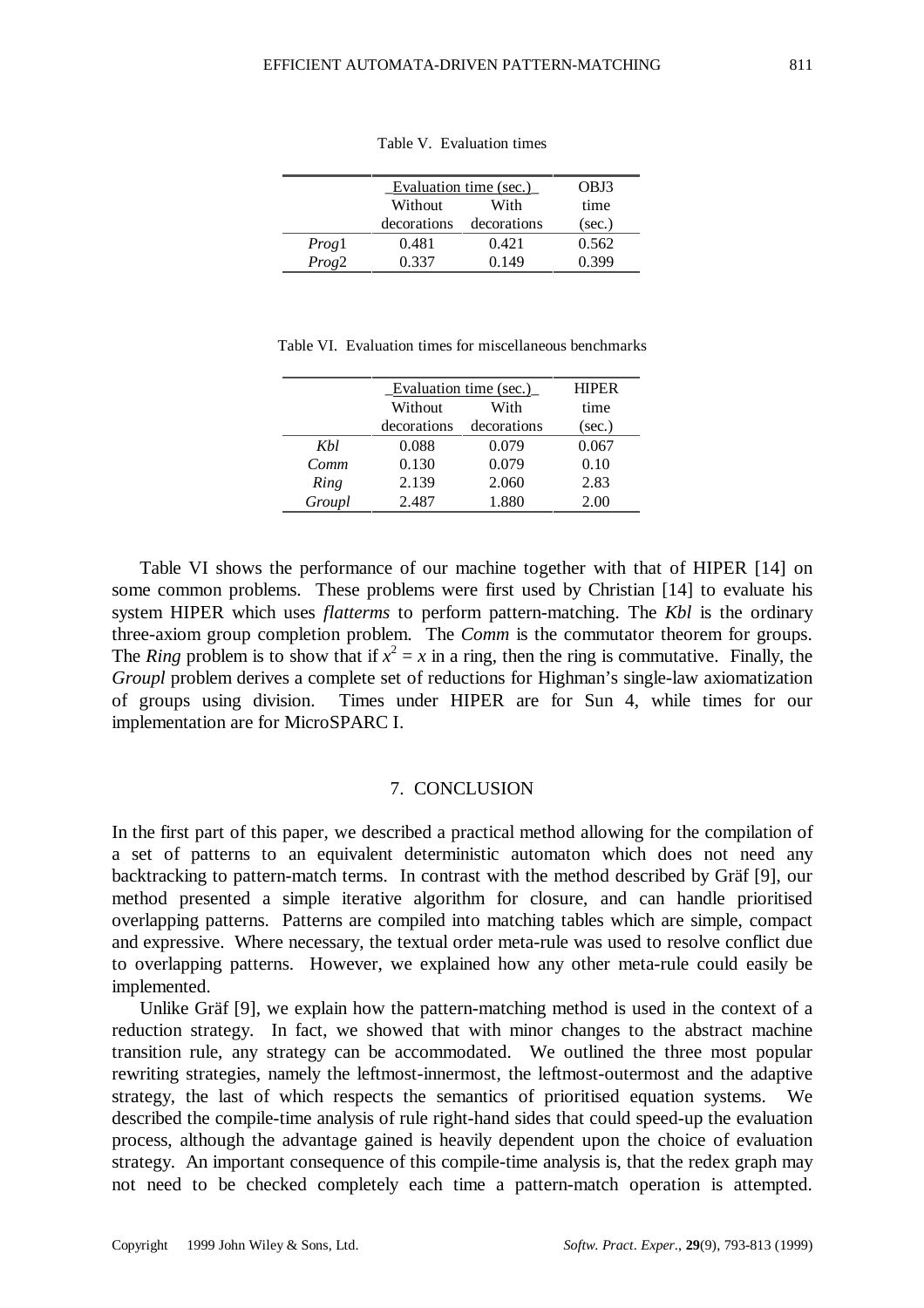Moreover, we explained how the construction of some terms could be avoided using new templates generated by the analysis procedure.

Finally, in Section 6, results from an implementation have been given. These results show a substantial improvement in some evaluation times for the version that includes right-hand side analysis relative to that which does not.

### REFERENCES

- 1. C. M. Hoffman and M. J. O'Donnell, 'Pattern-matching in trees', *J*. *ACM*, 68-95 (January 1982).
- 2. C. M. Hoffman and M. J. O'Donnell, 'Programming with equations', *ACM TOPLAS*, pp. 83-112 (January 1982).
- 3. R. I. Strandh, 'Compiling equational programs into efficient code', *PhD Thesis*, The Johns Hopkins University, 1988.
- 4. J. R. Kennaway, 'The specificity rule for lazy pattern-matching in ambiguous term rewriting systems', *Proc*. *European Symposium on Programming*; *LNCS* **432**, Springer-Verlag, 1990, pp. 256-270.
- 5. Ph. Schnobelen, 'Refined compilation of pattern-matching for functional programming', *Proc*. *Algebraic and Logic Programming*; *LNCS* **343**, Springer-Verlag, 1988, pp. 233-243.
- 6. L. Augustsson, 'Compiling pattern-matching', *Proc*. *Functional Programming Languages on Computer Architecture*; *LNCS* **201**, Springer-Verlag, 1985, pp. 368-381.
- 7. P. Wadler, 'Efficient compilation of pattern-matching', in S. L. Peyton Jones (ed.), *The Implementation of Functional Programming Languages*, Prentice Hall, 1987.
- 8. A. J. Field, L. S. Hunt and R. L. While, 'Best-fit pattern-matching for functional languages', Technical Report, Department of Computing, Imperial College, 1988.
- 9. A. Gräf, 'Left-to-right pattern-matching', *Proc*. *Rewriting Techniques and Applications*; *LNCS* **488**, Springer-Verlag, 1991, pp. 323-334.
- 10. C. M. Hoffman, M. J. O'Donnell and R. I. Strandh, 'Implementation of an interpreter for abstract equations', *Software* − *Practice and Experience*, **15**(12), pp. 1185-1204 (1985).
- 11. G. Huet and J. J. Levy, 'Computations in orthogonal term rewriting systems', in J. L. Lassez and G. Plotkin (eds.), *Computational logic*: *Essays in honour of Alan Robinson*, 1992, pp. 415-443.
- 12. M. J. O'Donnell, *Equational Logic as a Programming Language*, Foundations of Computing Series, The MIT Press, 1985.
- 13. L. Maranget, 'Two techniques for compiling lazy pattern-matching', Research Report 2385, Institut National de Recherche en Informatique et Automatique INRIA, France, 1994.
- 14. J. Christian, 'Flatterms, discrimination nets and fast term rewriting', *J*. *Automatic Reasoning*, **10**, pp. 95-113, 1993.
- 15. A. V. Aho, R. Sethi and J. D. Ulmann, *Compilers*: *Principles*, *Techniques and Tools*, Addison-Wesley, 1986.
- 16. S. C. Johnson, 'Yacc Yet another compiler compiler', Computing Science Technical Report 32, AT&T Laboratories, Murray Hill, NJ, 1975.
- 17. R. M. Burstall, D. B. MacQueen and D. T. Sannella, 'HOPE: an experimental applicative language', *Proc*. *1st ACM LISP Conference*, 1980, pp. 218-225.
- 18. R. Harper, R. Milner and M. Tofte, 'The definition of standard ML', Technical Report ECS-LFCS-88-62, Laboratory for Foundations of Computer Science, University of Edinburgh, 1988.
- 19. D. A. Turner, 'Miranda: a non-strict functional language with polymorphic types', *Proc*. *Functional Programming and Computer Architecture*; *LNCS* **201**, Springer-Verlag, 1985, pp. 1- 16.
- 20. L. Augustsson, 'A compiler for Lazy ML', *Proc*. *Conference on LISP and Functional Programming*, 1984, pp. 218-225.
- 21. P. Hudak and P. Wadler, 'Report on the functional programming language Haskell', Technical Report YALEU/DCS/RR656, Department of Computer Science, Yale University, 1988.